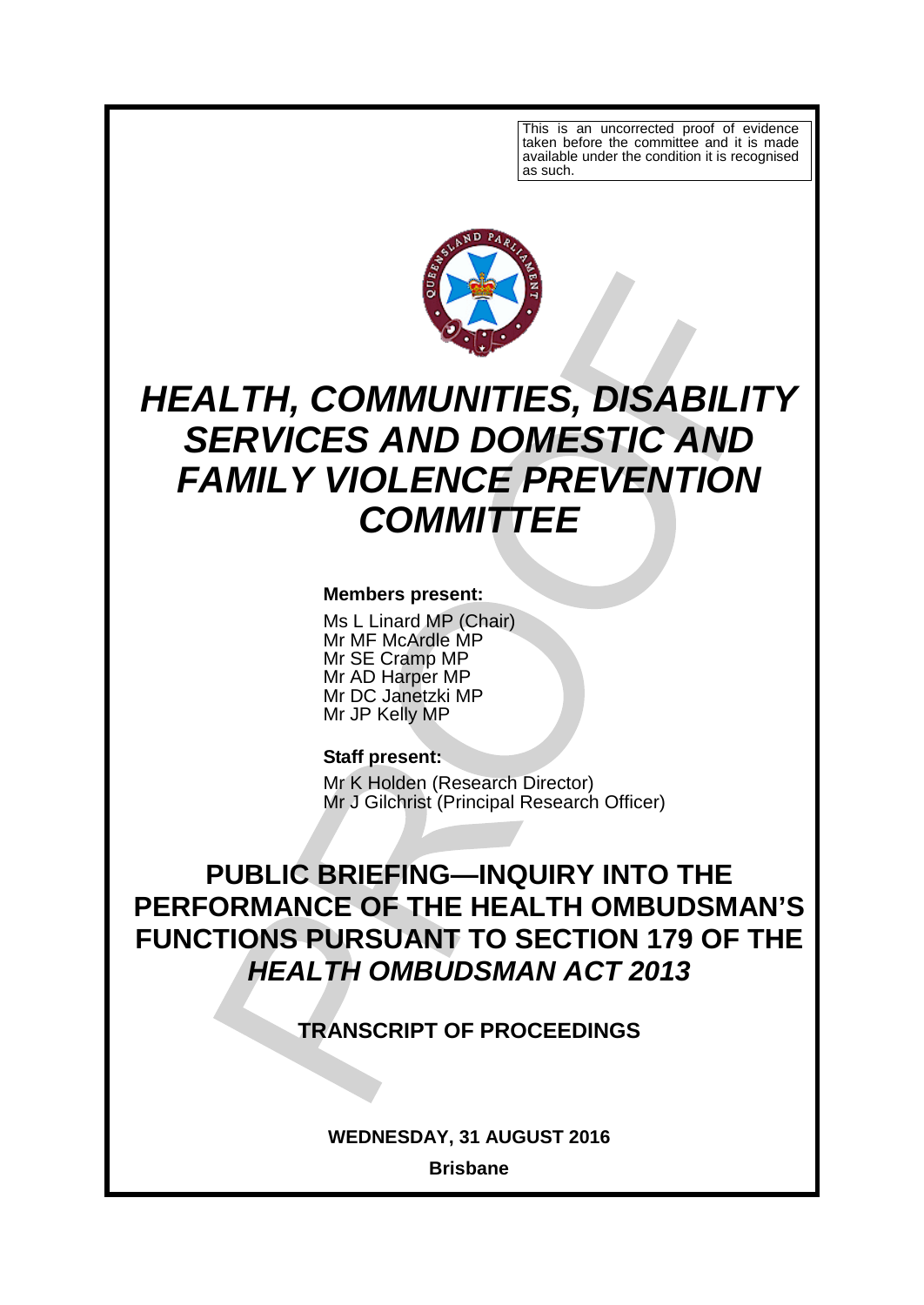## **WEDNESDAY, 31 AUGUST 2016**

 $\overline{\phantom{a}}$  , where  $\overline{\phantom{a}}$ 

#### **Committee met at 10.18 am**

**CHAIR:** Good morning, ladies and gentlemen. I declare open this public briefing of the Health, Communities, Disability Services and Domestic and Family Violence Prevention Committee. I acknowledge the traditional owners of the land on which we meet and pay my respects to elders past, present and emerging. My name is Leanne Linard. I am the chair of the committee and the member for Nudgee. The other members of the committee are: Mr Mark McArdle, the deputy chair and member for Caloundra; Mr Joe Kelly, the member for Greenslopes; Mr Sid Cramp, the member for Gaven; Mr Aaron Harper, the member for Thuringowa; and Mr David Janetzki, the member for Toowoomba South.

Today's briefing is a part of the committee's inquiry into the performance of the Health Ombudsman's functions pursuant to section 179 of the Health Ombudsman Act 2013. Issues to be considered by the committee as part of our inquiry include the operation of the health service complaints management system; ways in which the health service complaints management system might be improved; the performance by the Health Ombudsman of the Health Ombudsman's functions under the act; a review of the national board's and national agency's performance of their functions relating to the health, conduct and performance of registered health practitioners who provide health services in Queensland; and any other matter about the health service complaints management system. This morning we will hear from representatives and officers from the Australian Medical Association Queensland, the Australian Health Practitioner Regulation Agency, the national boards and the Health Ombudsman. The committee intends to hold further public hearings and briefings as part of our inquiry. Submissions accepted by the committee are published on the committee's inquiry webpages.

A few procedural matters before we start: the committee is a statutory committee of the Queensland parliament and as such represents the parliament. It is an all-party committee that takes a nonpartisan approach to inquiries. This briefing is a formal proceeding of the parliament and is subject to the Legislative Assembly's standing rules and orders. The committee will not require evidence to be given under oath, but I remind you that intentionally misleading the committee is a serious offence. You have previously been provided with a copy of the instructions for witnesses, so we will take those as read. Hansard will record the proceedings and you will be provided with a copy of the transcript. This briefing will also be broadcast. I remind all those in attendance today that these proceedings are similar to parliament to the extent that the public cannot participate. Please also note that this is a public briefing and you may be filmed or photographed. I remind witnesses to speak into the microphone.

#### **ZAPPALA, Dr Chris, President, Australian Medical Association Queensland**

**CHAIR:** Thank you for the submission that you made to the committee's inquiry. I invite you to make an opening statement of up to five minutes and then we will open for questions.

**Dr Zappala:** Good morning and thank you very much for the opportunity to speak this morning. The AMA Queensland feels very strongly and doctors feel very strongly about this issue. We hope that you find our submission in front of you a thoughtful document that we have put a bit of work into.

I think it is very important that we just linger a moment on the history of what led to the creation of the Health Ombudsman's office. Of course, there was a perception that the health quality complaints commission at the time was not working efficiently and that timelines for clients and investigations were becoming inappropriately prolonged and there was some ambiguity to decisionmaking. The establishment, then, of this second layer of medical regulatory bureaucracy in the form of the OHO was devised. The perception of doctors and the AMA Queensland is that, really, unfortunately, nothing has changed in the last couple of years. The situation has in fact worsened to the extent that we are seeing a dramatic escalation in the number of complaints that are being handled.

Brisbane - 1 - 31 Aug 2016 The OHO was ushered in at a time when the medical chairperson and majority membership of doctors on the medical board in Queensland were deliberately stripped away. There was a concerted move towards marginalisation of doctors in the medical regulatory system, and the difficulties at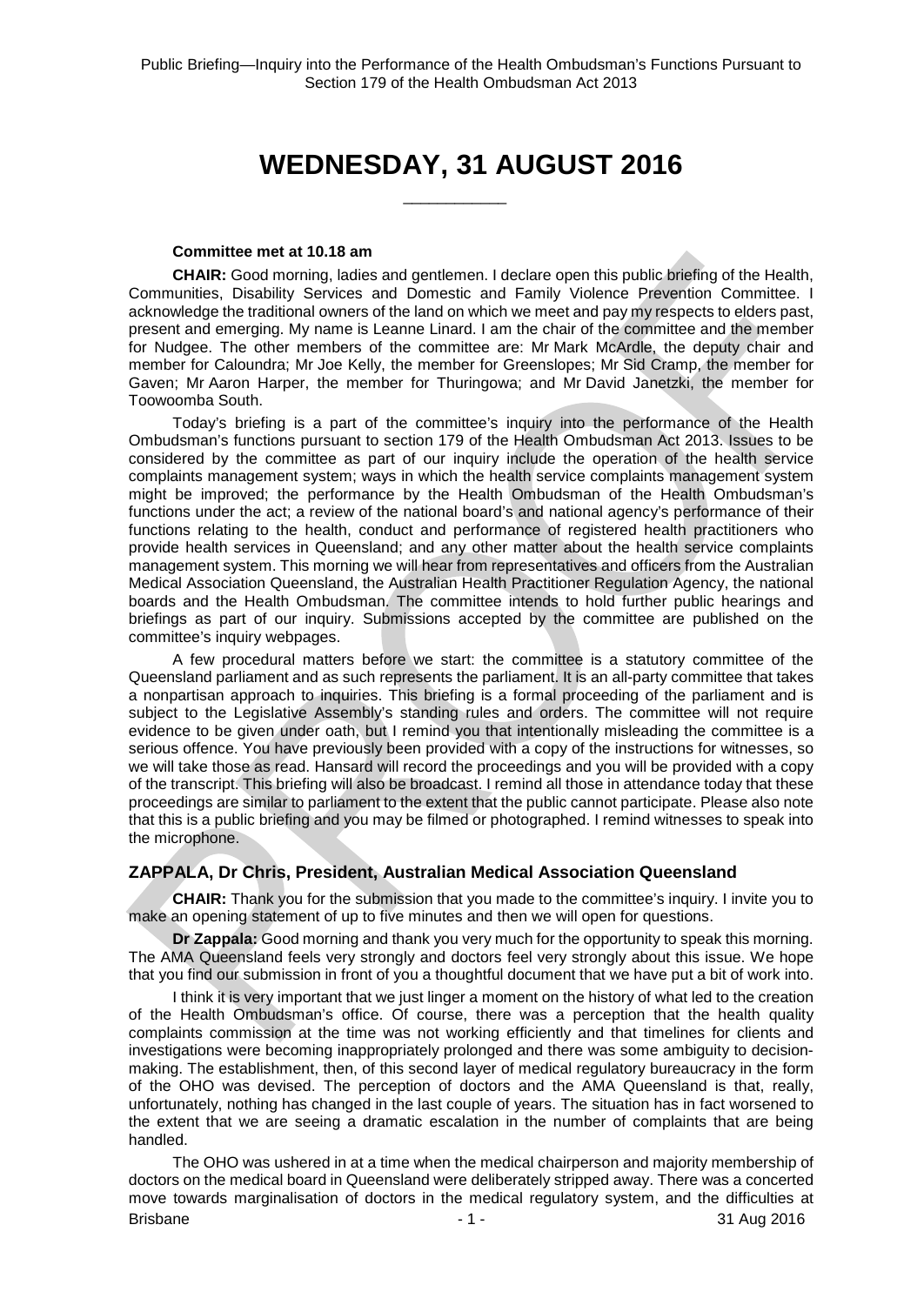maintaining medical membership on the medical board in current times underlines this ongoing problem. It is therefore, we think, by design the creation of an overly bureaucratic system that has marginalised doctors which is an affront not forced on to any other professional group.

It is worth noting that there are only two other states in Australia that have a dual regulatory system. All the other states and territories seem to manage just fine with the national Medical Board and the state boards. There is no evidence whatsoever that the problems of misconduct and unprofessionalism are any greater and definitely not increasing at the rate suggested by the increasing complaints being handled by the OHO in Queensland. Therefore, there is probably no need for a cumbersome system that has given rise to much greater inefficiencies and much greater cost.

I am sure the committee has before it the reporting numbers from the Health Ombudsman's office, which clearly show the significant increasing trend in complaints and the glut of assessments in the system—for example, in the third quarter last year 1,130 complaints compared to 1,477 and in the third quarter 470 assessments started compared to only 388 repeated. Still approximately half of investigations are sitting at approximately one year still being sorted out. We have to remember that, even having gone through the OHO system, a matter can still be referred on to the Medical Board and the whole investigation and scrutiny process starts again. It appears that there is limited, potted and sometimes absent transfer of work product and investigation product and that doctors are repeatedly asked for the same information by the two bodies. Our doctors give a repeated and very clear experience of being provided with only quite short time frames to give replies, despite the inordinate delays in the system overall—an overly persecutory system where the doctor is felt to be guilty rather than innocent until proven otherwise, frivolous claims are given credence when they should be dismissed early on at the filtering triage stage and, of course, inordinate delays overall.

The profession actually has great confidence in the potential for the Medical Board Queensland to administer a fair and more timely system, especially with the restoration of the medical chairperson and majority membership. This issue is not off point when one considers the duplication that currently exists between the two tiers in the medical regulatory system and the possibility for an inconsistency in standards between those that are nationally agreed through the medical board process and those that are applied in a fairly opaque process through the OHO. Of course, this is compounded with the growing transfer of cases through.

If we were to keep the OHO, even in view of its efficiency, the AMA Queensland would suggest that to work properly there needs to be much greater cooperation between the OHO and the Medical Board Queensland so that some of the duplicated functions within the OHO can be scaled back to save some money—that is, subsume some of the OHO functions into the operations of the Medical Board Queensland to prevent needless duplication and reduce inefficiency and extended time frames.

A much greater medical involvement at every stage of consideration of each matter needs to be contemplated and enacted, particularly at the early triage stage, so that vexatious or trivial matters can be dealt with decisively without lengthy investigations, there needs to be greater effort to engage positively with the profession—because we do have a credibility problem at the moment with the medical regulatory system—and we need to build a group of reputable senior practising clinicians to give advice and a transparency around the standards that are applied by the OHO that clearly match those that are applied in all other states and territories through the Medical Board. We think in doing this we will see greater efficiency, greater credibility and, hopefully, a reduction in those time frames.

**CHAIR:** Thank you kindly, Dr Zappala. As I mentioned in my opening statement, we may well invite you to come back for a further hearing after we have had additional time to consider other submissions et cetera. We will ask some initial questions now, before we hear from other witnesses. Thank you for the submission. I found it very helpful and very clear in terms of your concerns and suggestions.

The comment in the submission—and you made it verbally again today—is that, in your view, the OHO has succumbed to the same inefficiencies and poor complaints management processes that drove the government's decision to replace the HQCC. Have there been improvements? Is there anything that is clearly working better than the previous system that you could comment on?

**Dr Zappala:** I pondered exactly that point and I really struggled to think of anything that could be said to be a redeeming feature of the system. It costs more, there are way more complaints, there is no reduction in the time frames for the matters to be resolved and there is a lack of understanding around the standards that apply. All of this we were hopefully going to improve. It has not. I think the short answer to your question is, no, I cannot see it and I am definitely not hearing it from the doctors on the wards and in the practices and institutions out there, on their interaction with the OHO.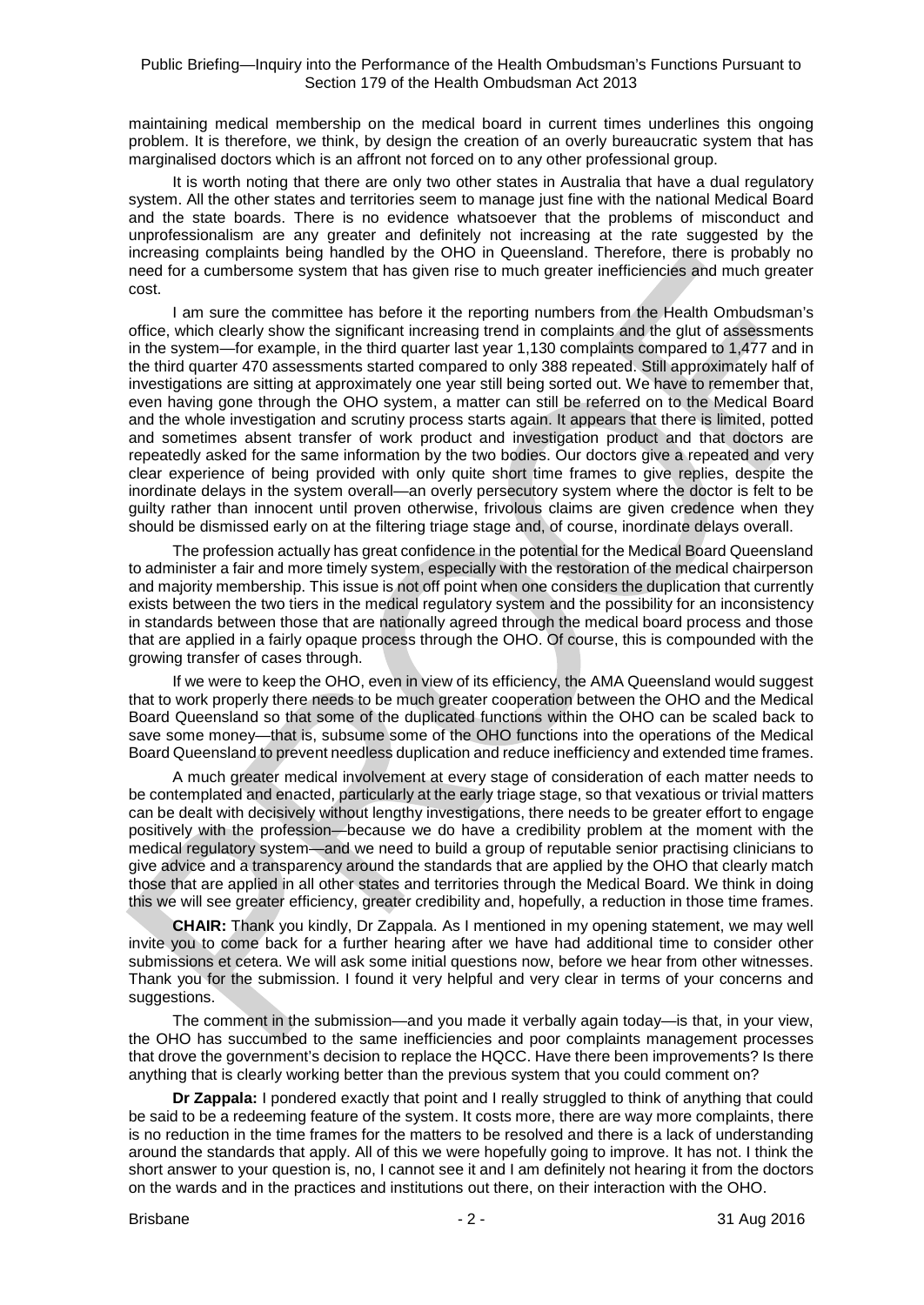I recognise that it is a regulatory system and therefore has a disciplinary nature to it. However, when you think about it, for a medical regulator to be fair it has to protect the doctors as much as it does protect the public and support safe practice. One of the big things is that that has gone out the window. Doctors feel absolutely beleaguered in this new process and somewhat at sea. The short answer to your question is, no, I do not think there has been any improvement since the days of the HQCC.

**CHAIR:** When you say there has been no improvement, obviously you have been quite clear in your submission and again this morning that you feel certainly it is not serving the interests of or protecting doctors. Do you think in any way, shape or form it is better serving the public interest and protecting the public?

**Dr Zappala:** No, I do not know. There is no evidence that we actually had a bigger problem with negligence, misconduct and poor professionalism before, compared to other states or internationally. There is no evidence, as far as I am aware, that there has been any significant change in recent times. What we have seen is a structure that has just fed on itself without actually achieving those key outcomes that you have mentioned. No, I do not think there is any evidence that there is that problem.

**CHAIR:** I come back to a comment you made in your opening statement. You said that the situation has worsened. What were you referring to? Were you referring to the OHO's operation or the increasing number of complaints, which you also mentioned?

**Dr Zappala:** Both, and the credibility of the system. I think doctors feel that when their cases are being considered they are not being given due thought and deference by practising clinicians who will understand the nuance of clinical practice and the subtlety of the decision-making that they sometimes have to make. They then have to submit large reams of paper, often repeatedly, in a fashion that seems to be quite persecutory, whereas with the medical board, when it had a medical preponderance, there was a focus on not only protecting the public but also saying, 'Okay, we have found some outlier behaviour. Let's help you fix that.' That sense has gone. I think that is one of the real things that we have lost in the current system and that is why we are worse off, because it is a system that seems to assault us rather than support and help and fix the outlier behaviour when it occurs.

**CHAIR:** What about the increase in the number of complaints? What is the AMAQ's view on what is driving that?

**Dr Zappala:** Part of it is possibly perception. As I said to you, there is absolutely no evidence that we have increasing problems with worsening outcomes for poor conduct. In fact, if we look at the revalidation exercises going on at the moment in the UK and Canada, there is no actual evidence that that is going to make any difference. We all recognise that continuing professional development and all those sorts of things are important, but the ease with which one can make a complaint—if you go on to the OHO website to make a complaint, it might only take you two minutes. The example has been given to me by the OHO of a doctor raising their voice to a patient and you say, 'Surely that is going to be one of the vexatious ones that you just knock out.' We have to make sure that we deal decisively with the important stuff and get rid of the non-important stuff. The reply to, 'Surely you just knock it out,' would be, 'I don't know if it is a serious matter or not if I do not investigate it.' In other words, it is take all comers. We have created a troublemakers/complainers letterbox with this open-ended system that obviously is now struggling under the weight of those complaints.

**CHAIR:** You also made the comment that the system has given rise to inefficiencies. What has done that? Is it the legislation? Is it internal processes?

**Dr Zappala:** It is internal processes. You get a round of assessment investigations and so on within the OHO and then, in many cases—you have the figures in the reports—it gets referred on to AHPRA and you get another round of investigation and assessment. That is obviously quite a lot of duplication, so that is creating inefficiency. A colleague of mine is currently the subject of a matter. He gave a very detailed and well thought out reply to the OHO and then was asked to do exactly the same for the medical board. He actually said to them, 'Have you read my submission to the OHO?,' and the answer was, 'No, we haven't seen it.' It is that sort of duplication that I think is a real problem, as is the lack of medical input early on to say, 'Actually, this is not a big issue here. Let's just try to deal with this quickly and investigate the real stuff that is going to make a difference.' It is those two things.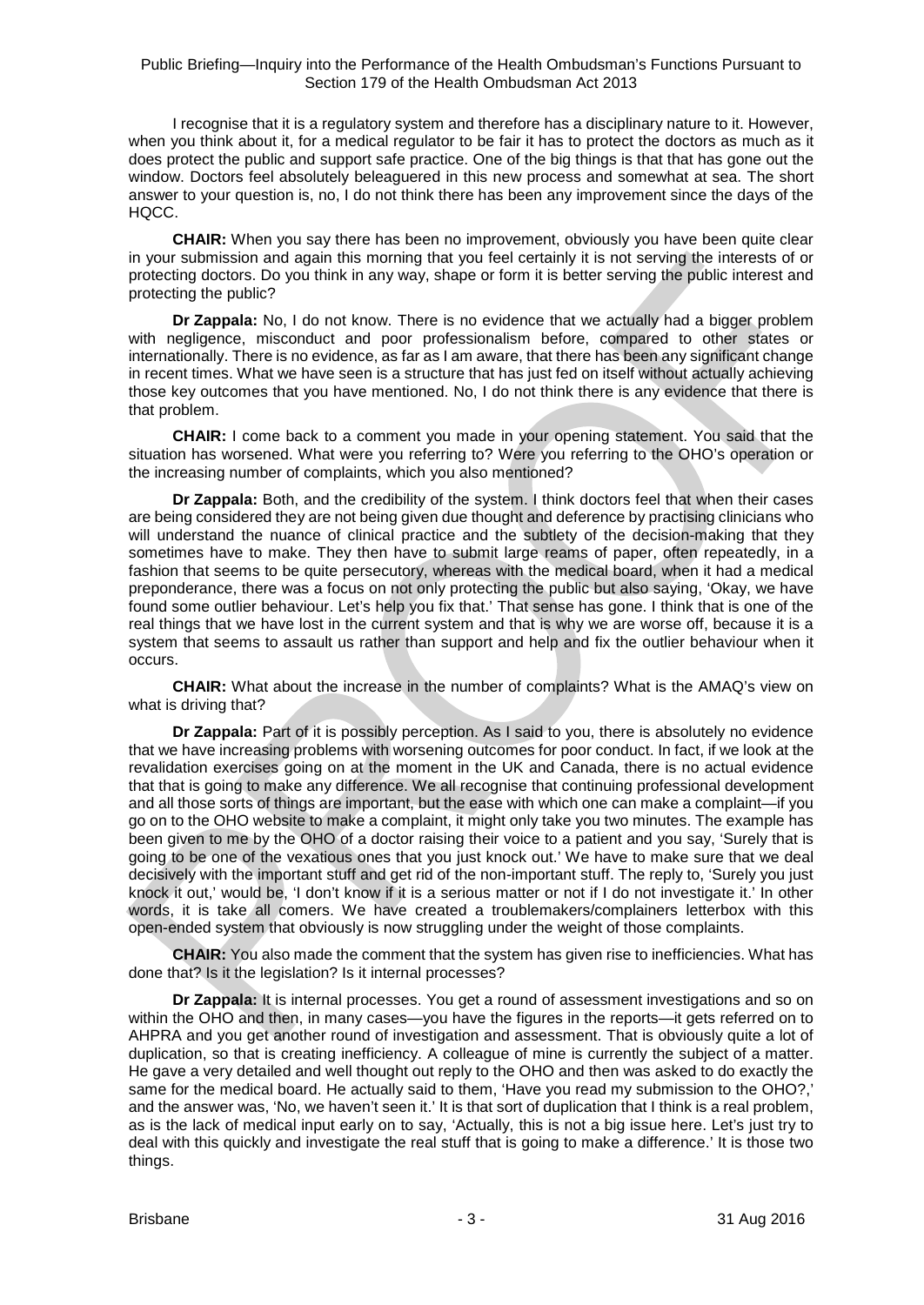**CHAIR:** Dr Zappala, in your submission you make a comment with regard to suspension of natural justice. It says—

Our members have repeatedly indicated that they have had negative experiences with the conduct of the OHO in how it undertakes investigations.

That is a theme that I have seen coming through a number of submissions. Given that the guiding principle of the OHO is to protect the public interest—that is the paramount principle—how is that best balanced with the issues you are raising around natural justice for doctors or medical professionals who may be the subject of complaints?

**Dr Zappala:** If we look at the work around complaints, 15 per cent of doctors account for about 50 per cent of all complaints and four per cent account for about one-quarter. If you estimate the number of doctors within that group that you can rehabilitate or retrain or return to gainful safe practice, it is probably around 80 per cent. We need to approach these circumstances with a view of, 'Where has the problem been and how can we actually correct that practice and help that doctor to practise better, and then get them back to the benchmarks where we expect them all to be,' rather than, 'You've done something wrong and you need to pay for it.' It is that philosophy that is different. It is a lack of recognition that we actually achieve a lot in the long term if we correct practice and improve practice rather than just punish bad behaviour. That philosophy is what doctors perceive coming through very clearly when they have their dealings with the OHO.

I am not meaning to dramatise, but, quite honestly, you agonise over these decisions sometimes. They keep you awake at night and then you become the subject of a complaint. I think we all understand that decision-making can be subtle, nuanced and difficult sometimes. It is very difficult for doctors often to go through those processes. I think you will find that the huge majority of doctors, if they have drifted away from mainstream or benchmark, want to come back. That is not going to be as easily achieved if we are just punishing, punishing, punishing the whole time. It is the philosophy.

**CHAIR:** Dr Zappala, certainly I have further questions in regard to the comment you made about the dual system operating in the other states and how that appears to operate better and any thoughts the AMAQ may have on that, as well as threshold, triaging and clinical input into that process. I am mindful and want to allow my colleagues to have time, too, so whether I put those on notice to you or ask them when you come back, I want to signal that I am particularly interested in the AMAQ's input into that. Thank you very much.

**Mr McARDLE:** Dr Zappala, thank you very much for being here today and for your submission, which was very thorough and well researched.

**Dr Zappala:** Thank you.

**Mr McARDLE:** I think the chair is right: to bring you back would be quite important later on in the inquiry process.

#### **CHAIR:** Yes.

**Mr McARDLE:** In response to the chair's question you made the comment that you struggle to find a redeeming feature in the new regime. You also say in your letter of 3 August that the AMAQ believes the OHO has the potential to be an effective regulator. They seem to be inconsistent statements. You also make a similar comment in your submission—I cannot find the exact quote where you repeat that you believe the OHO is an effective regulator or could be an effective regulator. Can you clarify for me: are you saying to the inquiry today that you stand by your letter, that it can be an effective regulator and that the amendments need to be undertaken to ensure that that can occur, or are you and the AMAQ now changing your perspective and saying that, no, it cannot be? They are quite inconsistent statements, at least at face value.

Brisbane - 4 - 31 Aug 2016 **Dr Zappala:** I understand what you are saying, and I guess the view that we put in the submission was based on the assumption that there would be a reluctance to completely unwind a new structure and that we probably were wedded to it for a period. If we were stuck to it, there are definitely ways to make it better. However, in our overall contemplation of the system, because we clearly cannot divorce the operation of the OHO from the Medical Board and how they interact and the outcomes and all the rest of it, there perhaps is value in taking a step back from this and asking, 'What is actually the best system for us to have?' Rather than trying to mash the current one—and I am just putting it forward as a suggestion—I do not think there would be too much weeping if the OHO was changed or rolled into the Medical Board structure. I guess the point that I am making, just to clarify, is that if we are to stick with the dual regulatory system then, yes, we definitely need to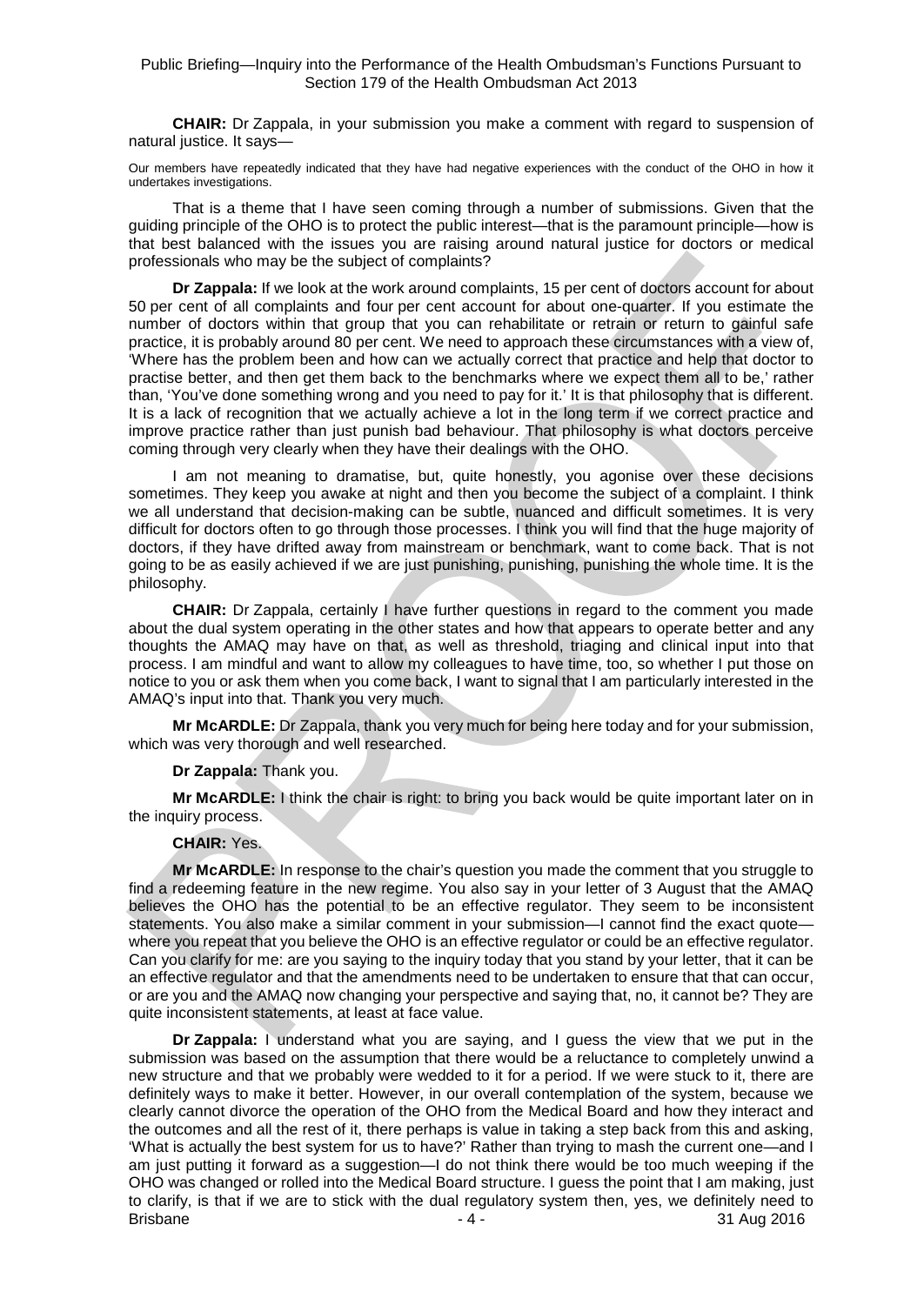make improvements. However, if there is an appetite to look at a rejuvenated system as a whole that re-emphasises the central role of the Medical Board, as in every other state, then that is worthy of consideration.

**Mr McARDLE:** My concern lies with this sequence of events. This letter is dated 3 August. In a matter of four weeks you have changed your outlook significantly because, if I recall correctly, nowhere in this submission is the Medical Board portrayed to the extent you are saying today. You certainly indicate that is one of the elements in making the OHO a more robust and perhaps equitable body. What has happened in four weeks to make that change? It is quite dramatic, and I am really leaning towards your words saying—and putting words into your mouth here—'No, get rid of the OHO.'

**Dr Zappala:** The submission was focusing particularly and solely on the OHO. I guess I have approached today's conversation in that I did not feel that I could limit my comments to just the OHO, because if we are outcome focused on managing genuine complaints well, protecting the public and supporting doctors and all those sorts of things, we cannot divorce that from what happens in the Medical Board. I wanted the committee to know that the profession supports the Medical Board Queensland. That document was specifically about the OHO, but in the wider considerations of medical regulation as a whole, as I said, I want it to be very clear that we support and need a profession-led medical board that articulates with the national Medical Board system.

**Mr McARDLE:** Let us go back to my question, then. You say in your letter that you believe the OHO has the potential to be an effective regulator. Do you now move away from that? Do you now say that, really, the Medical Board should be taking the prime function, with an oversight by the OHO of that body? I want to clarify it, because it is quite confusing, what you said here today in conjunction with this document, on my reading of it on two occasions. The comment that I make is that that is not what you are saying now, though. I am at a loss to understand what you are trying to put in place.

**Dr Zappala:** If we are outcome focused and we want a system that works well—and, to that end, if we are able to adequately resource, in all the definitions of that word, the Medical Board Queensland to do the functions of medical regulation within Queensland—then that is a reasonable option to consider. I guess the wording perhaps could have been a little better in that document to say that if we are to persist with a dual regulatory system then there are ways to make it more effective. However, since writing that—and that document is about one year old now, remember, from when we first—

**Mr McARDLE:** Dr Zappala, your letter is dated 3 August. Therefore, you re-endorse the content of the document.

**Dr Zappala:** That is true, but when we first contemplated all of this, that document—our submission—as you know, our thoughts on improving the regulatory medical system, or, rather, the OHO specifically, was first written a year ago. The point that I am trying to make there is that, if we are trying to get a good system—and I did not mean to confuse the issue, and I apologise if I have done that, but I just wanted the committee to be clear that I do believe that there is support for the Medical Board Queensland and if we were to go down that way then there are no problems with that. There are clearly problems with the dual regulation with the OHO and there are ways to fix that. Whichever way we are going to go, there are changes that obviously need to be made.

**Mr McARDLE:** Dr Zappala, I am quite concerned that we have here a document from you which is undated. I cannot find the date outside the letter, on the submission. You have now told us that it is a year old. In that time you have not updated the content to express the stated view of the AMAQ. That does worry me, because I have taken this to be a current document. That is now not the case, as I understand your commentary.

**Dr Zappala:** As I say, my apologies for the confusion, Mr McArdle, and I did not mean to cause that confusion this morning. The issues in that document—and I definitely do not think we should minimise them—are as real today as they were when we first wrote it a year ago. Obviously, we have done a lot of contemplation, particularly in recent times. All I sought to do was just say that if we are genuinely looking at change then we have options and they do not only necessarily include reform of the OHO.

**Mr McARDLE:** There would not be a regulatory body in Queensland or, indeed, the nation that has not come under some sort of criticism. AHPRA was subject to a potential Senate inquiry before the election campaign. The Medical Board was subject to criticism in relation to the Davies report and the Forster review, given the employment of Dr Jayant Patel. There would not be a body that has not suffered some criticism, including the AMAQ, from doctors and other people. This would be a correct comment to make, would it not?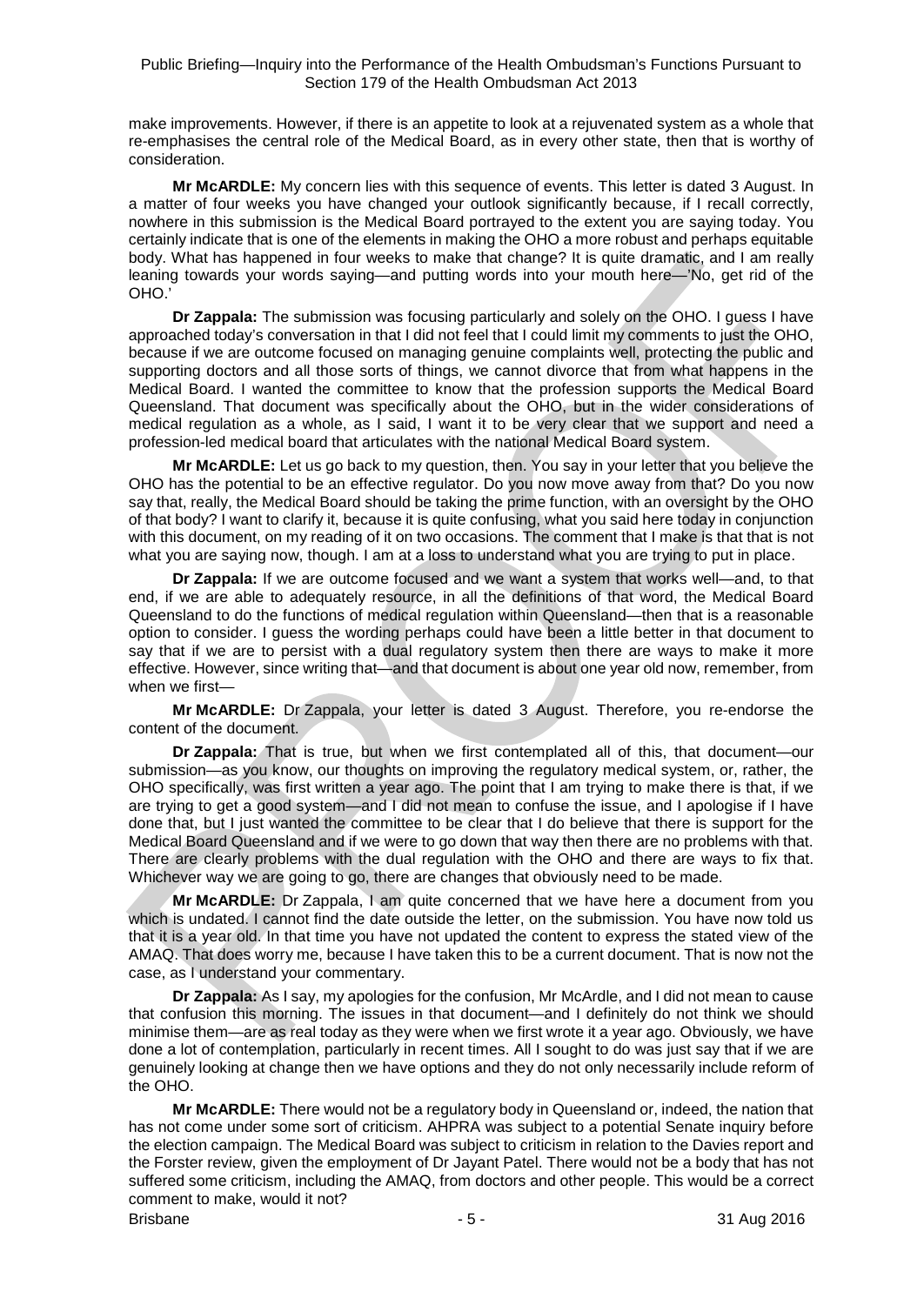#### **Dr Zappala:** Yes.

**Mr McARDLE:** You made the comment that the OHO should get rid of the non-important stuff when a complaint comes in. I think the words you used were 'non-important stuff'. Would you agree with me that that is a subjective comment, not looking at the objective point of view from the side of the complainant?

**Dr Zappala:** Not entirely. You have to draw the line somewhere. It is always going to be difficult to say that every complaint is potentially worth investigating and therefore needs to be investigated and create that open-door policy. There will be a proportion of complaints that are frivolous or vexatious. There will be repeated complainers who need to be identified within the system, and there needs to be an appropriate mechanism to sensibly identify where the threshold for a genuine complaint has not been met so that it does not then obligate us through a whole investigation pathway. Yes, that threshold might have some subjectivity about it, but if we have agreement among the profession as to where that level is—amongst the Medical Board, for example, which has community and legal representatives on it—then I think the profession would have some confidence in where that was being drawn.

**Mr McARDLE:** We will come back to that. As president of the AMAQ you would meet with the regulatory bodies on a regular basis—AHPRA, the Medical Board, the colleges, the OHO et cetera. How many times have you raised this issue with the OHO in the last 12 months in a one-to-one meeting?

**Dr Zappala:** Zero. We did have meetings with the OHO regularly until our document came out. It has been very difficult to have meetings subsequent to that.

**Mr McARDLE:** So you have had no meetings with them. Did you send them a copy of the document?

**Dr Zappala:** Yes, of course and invited a reply. Can I make the point that the points we raise in our document we had made in prior meetings when they were occurring regularly.

**Mr McARDLE:** I will leave it there for the time being.

**Mr KELLY:** Thank you, Dr Zappala, for your submission. I was not confused; I think I am now. I am going to try to clarify my thinking in the way that I read not just your submission but also the many other submissions that I have had the chance to go through so far. It seems to me that your submission is suggesting that you have some concerns with the co-regulatory approach being taken in Queensland and have a preference for a system that is not co-regulatory, but if we are to maintain a co-regulatory approach you have made some suggestions around how that could be improved; is that fair to say?

#### **Dr Zappala:** Correct.

**Mr KELLY:** We have two systems that I am aware of in Australia now across the various jurisdictions, and that is not unusual in the Commonwealth. We often have different approaches to the same challenges. That is often good fodder for academics. Has any evaluation or academic research been done into the various approaches to regulation of health practitioners that you are aware of that we could rely on?

**Dr Zappala:** Not to my knowledge.

**Mr KELLY:** It seems to me that some of the other submissions have suggested that we should be flipping the system on its head a little. From my understanding, in Queensland at the moment the Health Ombudsman must retain all serious matters and has the discretion to send non-serious matters to AHPRA and the boards. Other submitters have suggested that it should be the other way around, that serious matters should be dealt with by AHPRA and the boards and that matters that can be dealt with by local resolution or conciliation should be dealt with by the OHO. Do you have a view on that issue and why other states have chosen to go a different way?

Brisbane - 6 - 31 Aug 2016 **Dr Zappala:** I think they have confidence in the Medical Board structures and processes and the committee structure. The professional representation is quite strong on those bodies to give a fair view on those serious matters, as you mention. I do not have a firm view on whether or not it is a simple case of reversing the order in which things are done. For me, there is a body of work that needs to be done, and the problems start right at the gate end when we look at how the complaints come in, how they are sorted and how they are accepted. From there it probably is appropriate that they be handled by whichever body is set up to handle those things. If it is going to go straight to conciliation then, fine, it can go straight to conciliation. If it needs more in-depth investigation and it is about a medical practitioner then, yes, the Medical Board is well set up to do that and has been doing it for decades. There is some value in doing that, but I think just to reverse it would miss the critical steps around triage and initial assessment that are so important in what flows afterwards.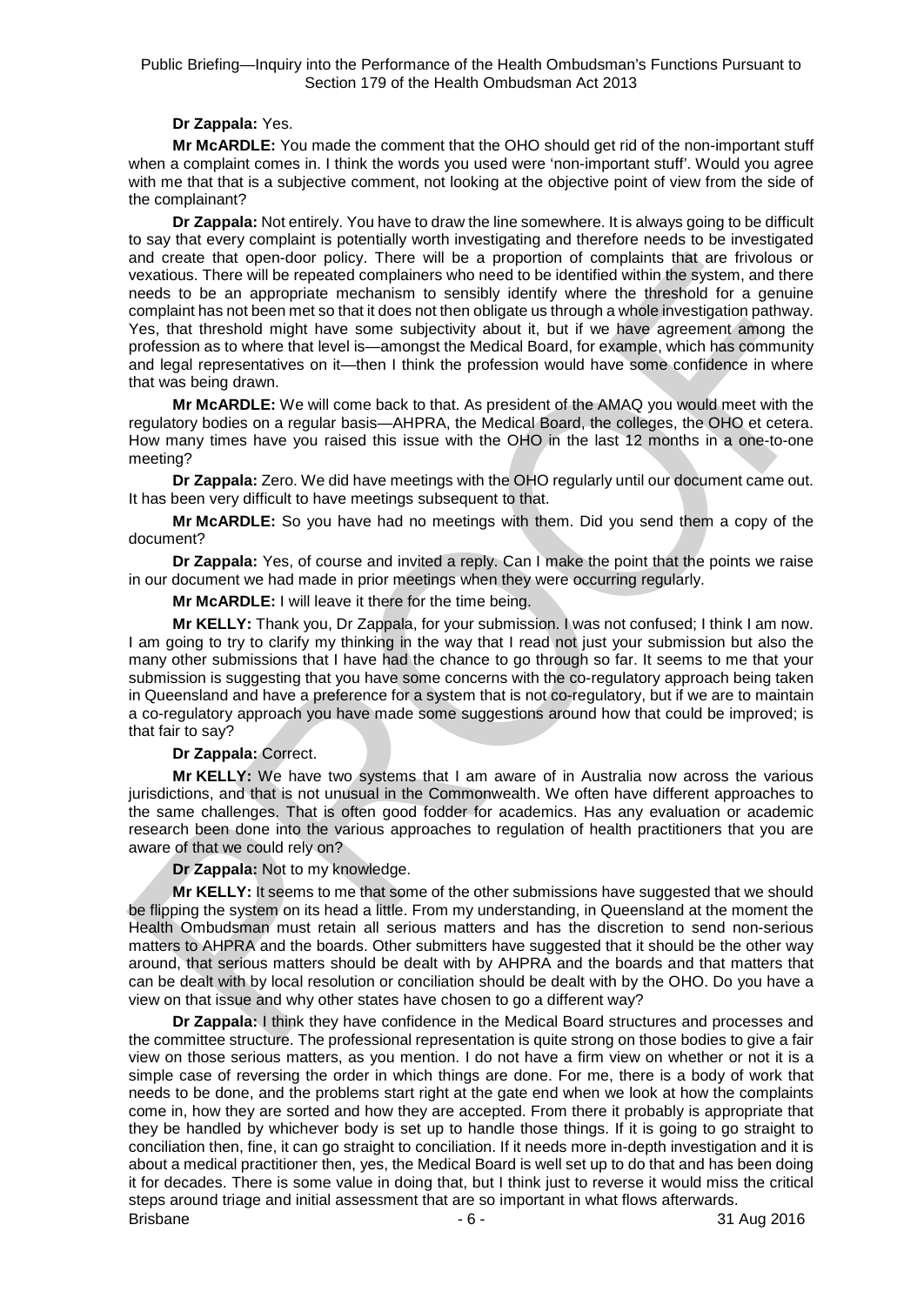**Mr KELLY:** It is interesting that you say that. I am not sure if you have had a chance to read the Australian Lawyers Alliance submission, but it talks about the initial assessment and triage. My reading of what they are saying is that there is almost an investigation process that is now starting to occur as part of that initial assessment which is slowing the process down. They are of the view that if a matter cannot be triaged within 60 days it should be automatically passed for investigation. Is that an area where we could improve the system currently in terms of assessment and triage?

**Dr Zappala:** Yes. I think the view amongst doctors is that there needs to be a medical determination made with the clinical information that was available to the clinician at the time to say, 'Was this a reasonable decision? What was going on at the time?,' and to really understand the nuance of the decision-making rather than saying, 'This might be a true matter. We had better refer it on for further investigation.'

When I am talking about triage, I am talking about getting that medical perspective applied early so that the nuance of the decision-making can be brought to bear early. Even if something has led to a poor outcome but the decision-making was not faulted, it can be clearly said medically that is not an inappropriate decision that has been made, although the outcome was regrettable. The sense from clinicians is that they have to provide a huge amount of information and then it eventually just gets kicked on for further investigation. It is that early medical review, in particular.

**Mr KELLY:** How do you respond to criticisms of the previous system whereby we have members of any health profession—nursing, medicine or physiotherapy—regulating their professional colleagues? That has been held up as a system that can lead to less than optimal outcomes due to the sympathies that people may hold for each other from a professionals perspective.

**Dr Zappala:** Obviously that needs to always be guarded against, but I still think self-regulation is the best way forward in terms of maintaining standards in quality care. If we really want to drill down to the system that we want, where we need to be focusing our attention is what happens on a daily basis in practices and institutions, and investing time and energy in what is happening in hospitals and in units so that we are getting good practices and processes there. Hopefully nothing, or very little, comes through to the medical regulator and it is only dealing with the difficult stuff. In other words, the concept of clinical governance and self-review does not just exist at the medical regulator level; it is right through the system. If you get it right at that level and create the right culture, it will be easy, I think, for it to go all the way through the system and have all that peer review. It is not to say that it is the perfect system, but I think that ideal is what we should be heading towards.

**Mr KELLY:** The Australian Lawyers Alliance also pick up on the issue you raise about the lack of medical professional involvement in the decision-making process. They come at it from a slightly different angle, though. They talk about the fact that when a decision is made the people they are representing are unable to access the information that the decision has been based on. They cannot get access to what questions have been put to the expert, what advice has been provided by the expert, or even the qualifications or experience of the expert or experts. They have made some suggestions that if those things were addressed there could be greater transparency in the system. Would that go some way to addressing the concerns of the AMA?

**Dr Zappala:** Yes. I think greater transparency is definitely required. What constitutes a serious breach, what is seen as misconduct: the definitions and standards around that and how that decision is arrived at should be transparent. We should also have confidence in the level of expertise that has been brought to bear to make that determination, including in terms of medical clinical input. The profession, for example, feeling comfortable with the types of experts is important and being transparent around that as well. If there is someone who does not have overly modern practice or recent practice, even if they might be an academic giant, it might not be unreasonable to say, 'Maybe they are not the best person to give an adjudication in this case,' but as you have mentioned there is no opportunity to do that. Transparency around standards and processes for experts would definitely be useful.

**Mr KELLY:** One of the assertions made is that the reason for the increase in the number of cases coming before the OHO is that there is a greater level of confidence in the system. How would you respond to that?

**Dr Zappala:** Confidence on behalf of whom?

**Mr KELLY:** I assume complainants.

**Dr Zappala:** I am not sure that I can speak for complainants in general, but, as I said, my feeling and the association's feeling is that we do not have a greater problem with misconduct and poor professionalism in Queensland compared to other states but we do have this problem with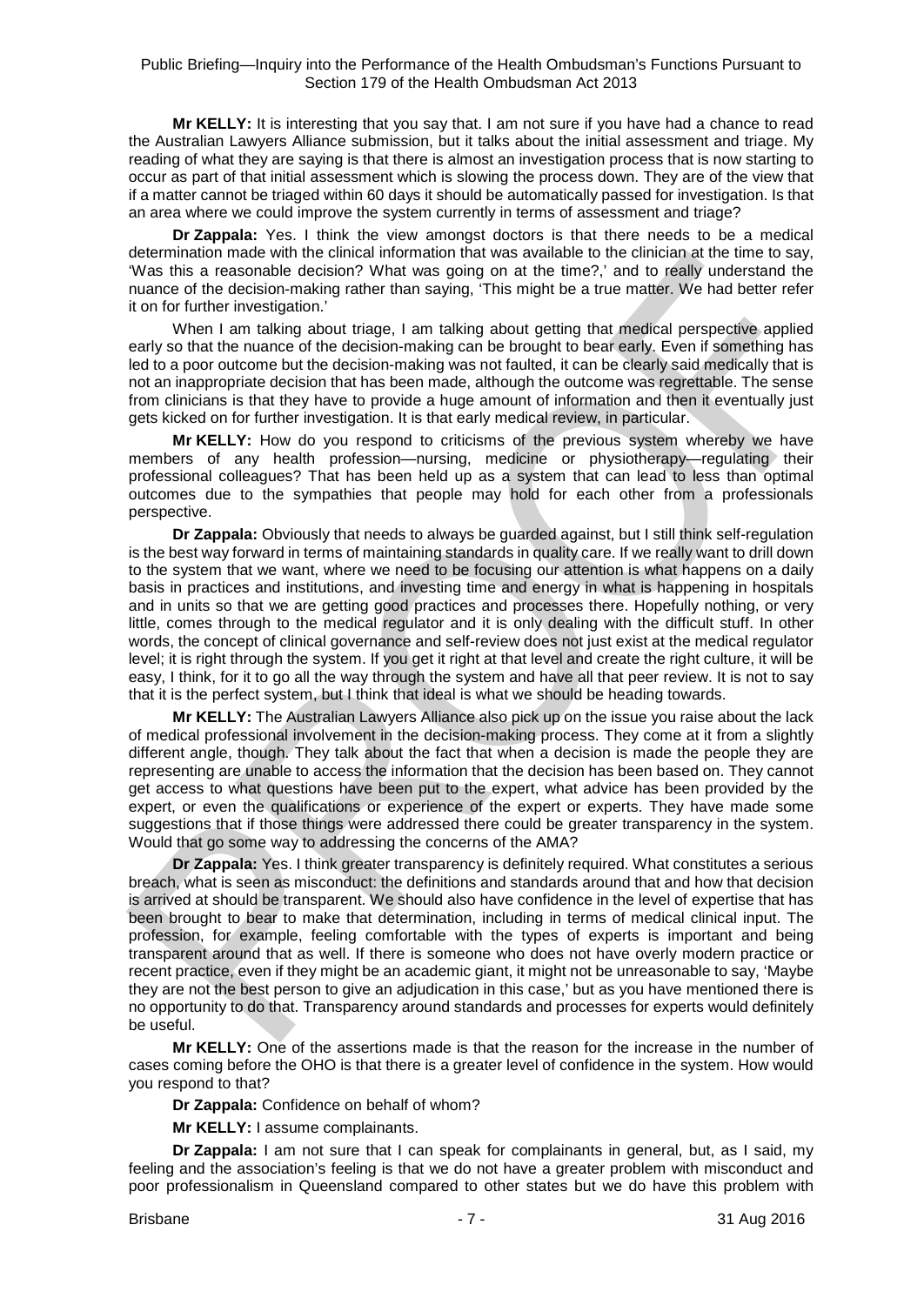increasing complaints. That assertion would suggest that other cases are perhaps under-reported and, therefore, because we have such a fantastic system people are coming in droves. I guess that is a hypothesis. I am not sure that I believe it because, as I say, in terms of the outcomes, if we look at the standards of medicine and the outcomes we are producing, there is no real difference there. I am not sure that I would buy that, to be honest.

**Mr JANETZKI:** Thank you for your contribution and forthright views. I will perhaps build a little on the member for Caloundra's questioning. It is your opinion that the function of the OHO could be subsumed into the Medical Board of Queensland? Is that your view?

**Dr Zappala:** I think a large component of it could be, yes. We are talking about medical practitioners, just to be clear, because there is obviously all the other work that the OHO does. In terms of that practised, profession-led view of complaint handling and resolution, yes, as happens in other states, that could be handled by the Medical Board. When matters are referred straight through to AHPRA, that is happening to a large degree currently anyway.

**Mr JANETZKI:** In respect of medical practitioners, you have talked a little about the duplication of process between the OHO and the Medical Board of Queensland. What are the broad differences between those two adjudicative processes? Is it easy to summarise?

**Dr Zappala:** It is around the perception of the processes and the standards that apply. The Medical Board has clearly enunciated principles. For example, they are on all the walls in their offices. They are well published. As I have said, they are focused on not just protecting the public but also correcting outlier behaviour and improving doctors' performance and retraining when it is needed. They are clearly stated. I do believe you can see that ethos and those principles come through in their processes and decision-making. No such clarity exists for the standards or processes that are applied in the OHO, and there is no such confidence of the articulation with the national system and those national standards that are applied through the Medical Board structure.

**Mr JANETZKI:** I am always concerned when you see a suspension of natural justice or a reversal of the onus of proof—concepts of that nature. Can you give us practical examples—or just one practical example—of a clinician that has felt that those principles may have been suspended or they may have been deprived of them?

**Dr Zappala:** Last night I was at a function and a GP very courageously got up and said that he had been fully investigated and ultimately cautioned through the system for not doing a rectal examination after a patient mentioned that he had rectal bleeding. This was at the end of a half-hour interview where he had sorted out the mini stroke episodes the patient was having and the uncontrolled hypertension. He was one of those big double semitrailer commercial licence holders who drives around. Having spent a full half an hour sorting all of that out, it was a throwaway line at the end. He organised a colonoscopy for the patient for 10 days later, which is quick. The partner of the patient—not the patient—complained and that went through the whole system. The GP was actually cautioned. He to this day cannot work out what he did wrong because he moved the patient to a definitive investigation, the rectal cancer that he had was diagnosed and he had treatment quickly, and there were no problems in terms of the quality of care and the outcomes and all those sorts of things. That GP, as an example, is still left wondering what on earth they did wrong, and they had their life tied up for a year plus to sort all of that out.

**Mr HARPER:** I did not think I would be agreeing with the member for Caloundra so quickly in the day—

**Mr McARDLE:** It is still early in the day yet!

**Mr HARPER:** I do take the point that the comments in your letter are in contrast to your statements today in regard to saying that there is no need for such a cumbersome system to exist when you do in fact say in that letter that it 'has the potential to be an effective regulator'. Those two statements are in stark contrast. However, parking that for a moment, does the AMAQ have confidence in the OHO?

#### **Dr Zappala:** No.

**Mr HARPER:** Is it the AMAQ's view that the Health Ombudsman must be a medical practitioner to effectively fulfil the role?

**Dr Zappala:** The ombudsman themselves—no, not necessarily.

Brisbane - 8 - 31 Aug 2016 **Mr HARPER:** You talk quite a bit about the Queensland Medical Board—and I understand your comments about duplication. The Queensland Medical Board could follow similar lines. A lot of your submission is around the suspension of natural justice and procedural fairness. Would the Queensland Medical Board not follow similar lines in terms of an investigation into a clinical error or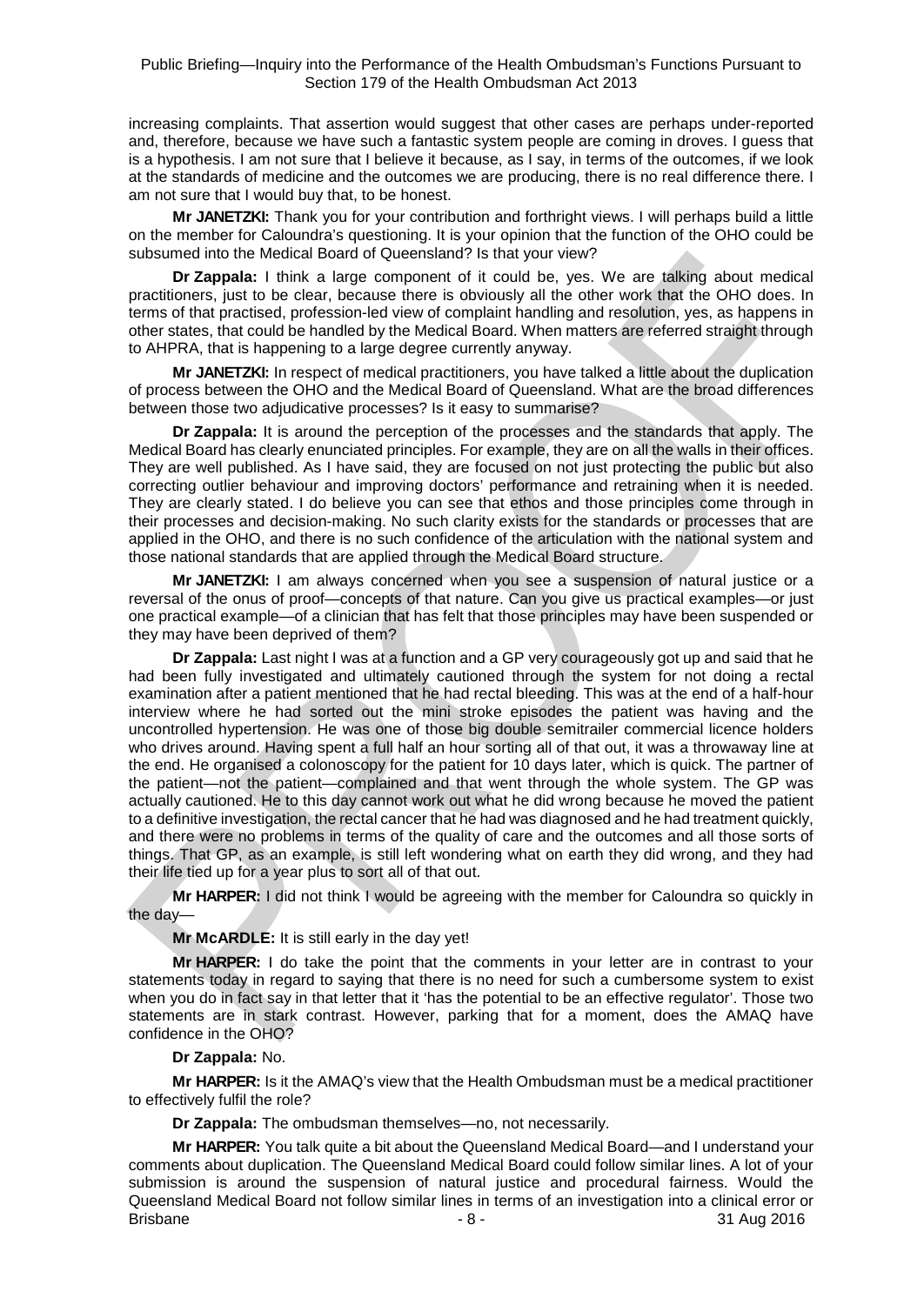matter? Would it not also follow procedural fairness and natural justice? Would it not follow the same lines as the Health Ombudsman into a clinical investigation, or are you basing everything on the Medical Board as peer review?

**Dr Zappala:** No. I think a couple of things around that comment are the lack of transparency that exists in the OHO processes, the persecutory nature of the inquiry and deadlines and all those sorts of things, and the perceived and real lack of collegiate input into the decision-making and investigative pathways. Those poor perceptions doctors have with regard to the OHO they do not have to anywhere near the same degree—I will not say not at all—with the Medical Board Queensland. That is why they feel, because of all of those things, that their complaints are handled more fairly and more appropriately.

**Mr HARPER:** It is the complex nature of the OHO investigations?

**Dr Zappala:** The lack of transparency and the lack of the medical input. Take the example I have just given. Where did that view come from that not doing that digital rectal examination was appropriate or not? For example, we have our National Bowel Cancer Screening Program, where we all do our faecal occult blood sample and send it off. The action after that is not a digital rectal examination; it is to go and get a colonoscopy. That is what we do in our national program. Where did this view come from? That is the sort of thing I am talking about.

**CHAIR:** Thank you, Dr Zappala, for your time today. The committee looks forward to inviting you back to give more evidence.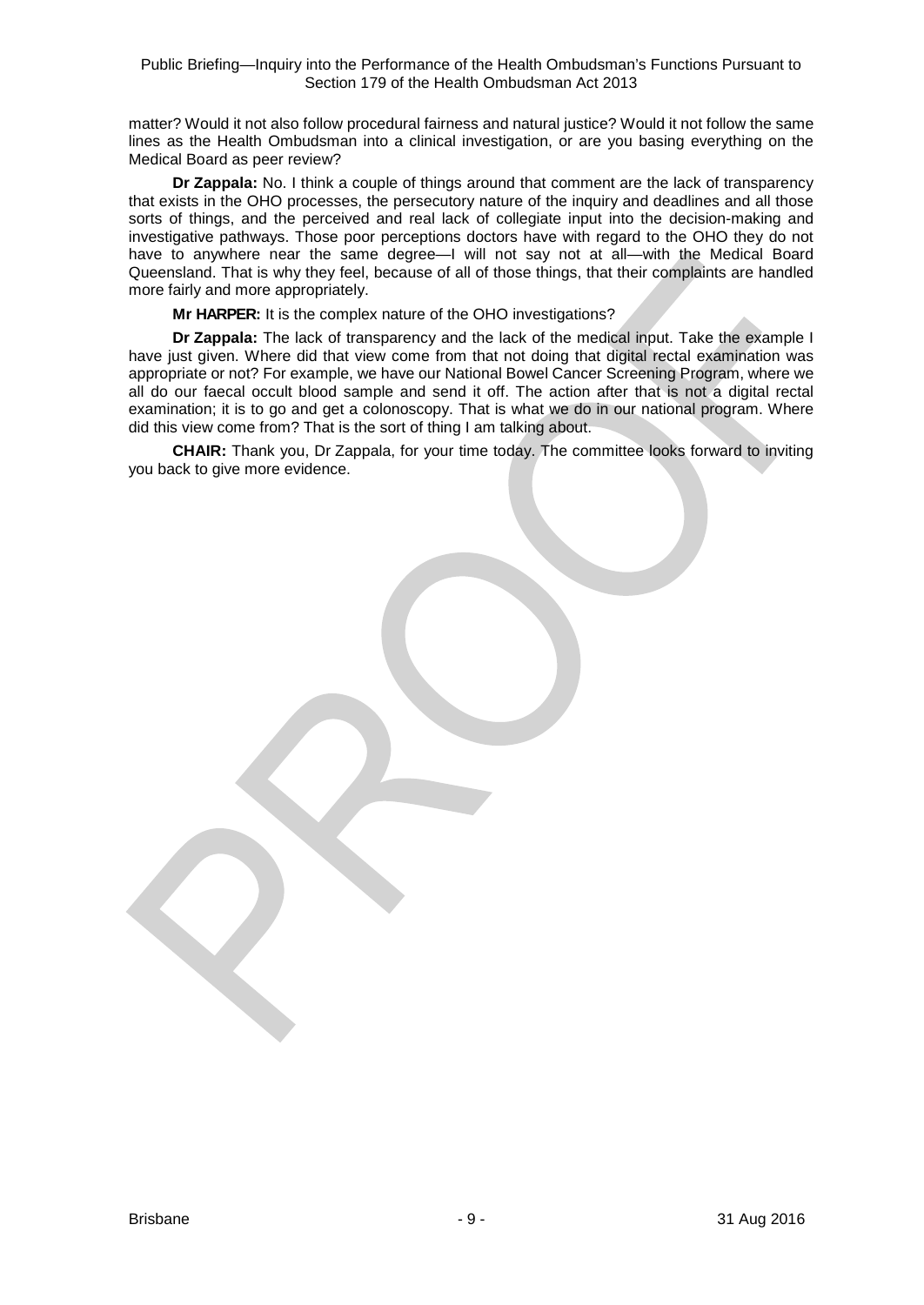#### **FLETCHER, Mr Martin, Chief Executive Officer, Australian Health Practitioner Regulation Agency**

#### **O'DWYER, Dr Susan, Medical Practitioner Member, Queensland Board of the Medical Board of Australia**

#### **STENZEL, Ms Tracey, Acting Queensland State Manager, Australian Health Practitioner Regulation Agency**

**CHAIR:** I welcome representatives from the Australian Health Practitioner Regulation Agency and the national boards. Mr Fletcher, I invite you to make an opening statement of up to five minutes and then we will open it up for questions.

**Mr Fletcher:** Thank you for this invitation to speak to our joint submission, which represents the shared view of AHPRA, the 14 national boards and the Queensland board and committees that work as part of the national scheme for practitioner regulation. I would like to introduce my colleagues. Dr Susan O'Dwyer is a medical practitioner appointed to the Queensland Board of the Medical Board of Australia by the former Queensland health minister. Dr O'Dwyer is also a practitioner member appointed to the national Medical Board of Australia by the current Queensland health minister. Dr O'Dwyer is an experienced doctor and medical administrator and is the Executive Director of Medical Services, Metro South Hospital and Health Service. Ms Tracey Stenzel is the Acting Queensland State Manager for AHPRA. Ms Stenzel in her usual role is the Director of Notifications in Queensland, so the director of our complaints function, and has extensive experience liaising with the Office of the Health Ombudsman about complaints involving registered health practitioners.

As the committee is aware, boards and AHPRA have a shared responsibility with the Office of the Health Ombudsman to manage complaints about registered health practitioners in Queensland and to protect the health and safety of the public. We believe that change is needed to the current arrangements for complaint handling in Queensland. We do not agree that the Office of the Health Ombudsman is delivering a best practice model for managing complaints about registered health practitioners. The current model is not effectively achieving the intent of the Queensland parliament for a better system for health complaints management in the key areas of timely and appropriate actions to protect the public. However, we do not recommend wholesale replacement of the current model. Changing the system entirely would create unnecessary disruption and would be a costly exercise. Instead, we recommend building on specific strengths of the current arrangement while addressing areas that require urgent attention.

We submit that a single track for complaints about the health, performance and conduct of registered health practitioners should be introduced, with AHPRA and the boards taking carriage of those matters including the most serious allegations that may require immediate action and referral to the Queensland Civil and Administrative Tribunal, QCAT. This should be supported by a new joint consideration process between the OHO and AHPRA to efficiently stream complaints to the most appropriate body. This would mean less double handling, swifter action and an overall clearer picture of complaints. This would mirror arrangements in every other state and territory including New South Wales.

The need for change reflects our concern that the model is not fully delivering on its promise of improved public safety. Why do we say this? The published data suggests that the OHO is less likely to take regulatory action by a significant amount, despite having responsibility for the most serious matters. Let us take the example of immediate action. Immediate action is taken to restrict or suspend the registration of health practitioners in those matters where there is a serious and immediate risk to public safety. In 2015-16, the Queensland Medical Board completed 25 immediate actions in relation to 20 doctors, while the OHO reports he took immediate action in relation to two doctors.

Turning now to tribunal referrals, referrals to tribunal occur for the most serious matters on questions of professional misconduct. Over the past two years the OHO has referred one medical practitioner to QCAT, despite again having the legal obligation to retain the most serious cases and keeping a higher volume of matters. This includes serious matters we referred to the OHO as required by the Health Ombudsman nearly two years ago, a number of which were close to completion at the time of referral. In the same period, the Medical Board has referred to QCAT 14 doctors concerning 53 matters.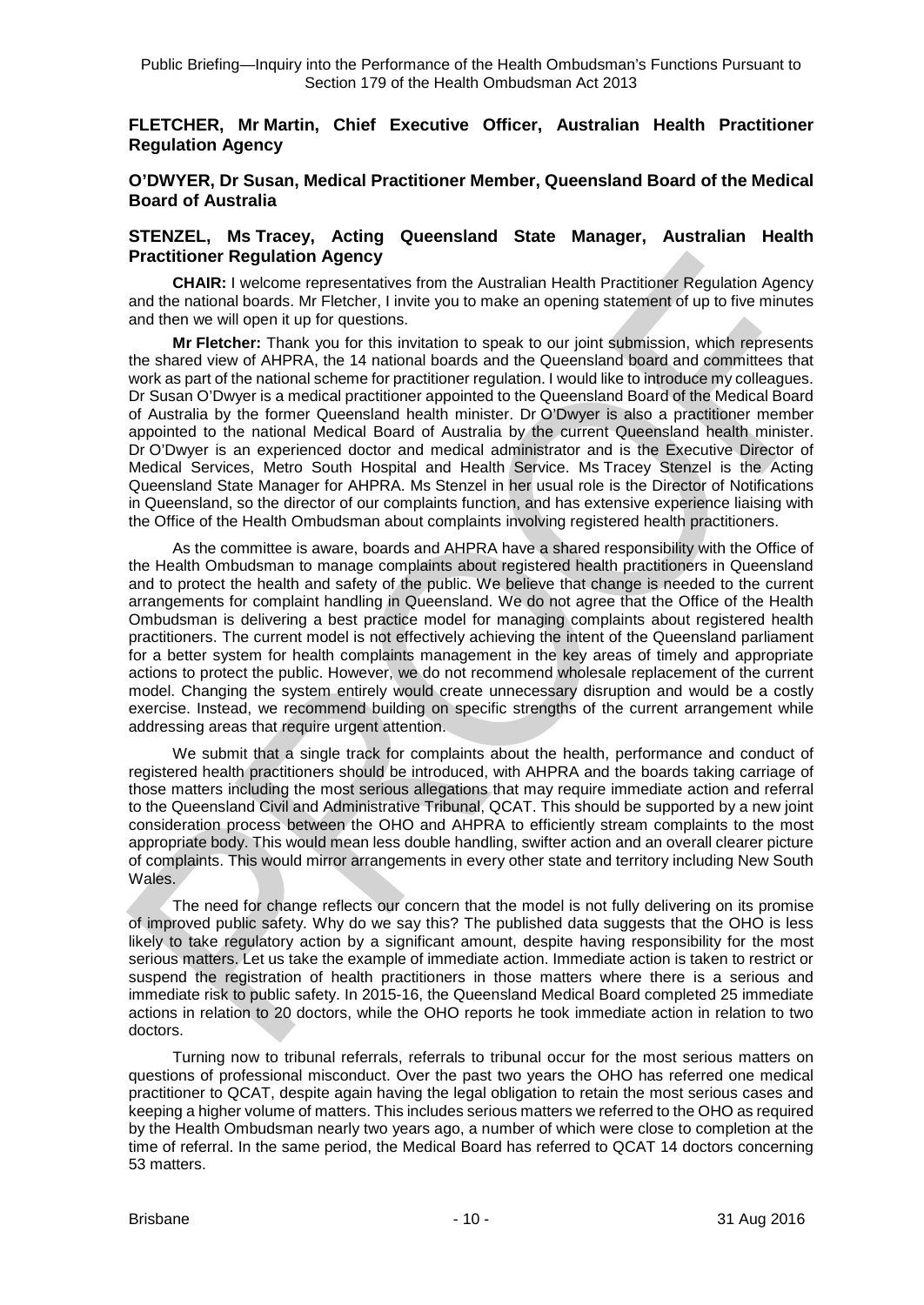Secondly, the OHO is unclear about what it considers to be a serious matter to be retained and which matter should be referred to us. As we outline using case examples in our submission, this is leading to unacceptable delay, duplication and unnecessary distress for practitioners and complainants alike. If I take, for example, data in relation to assessment, one-third of the medical matters that are being referred to the Medical Board for action are taking over 60 days to reach us. Seven per cent of those are taking more than 180 days. The model is cumbersome. It is costing more, using more resources and may well result in increased registration fees for Queensland health practitioners as we receive no government funding.

Thirdly, there are concerns about a lack of transparent clinical and community input into the work of the OHO. There is already expertise in place for this in Queensland. Under the national scheme, complaints are investigated by AHPRA and the regulatory decisions are made by board committees, which are made up of practitioner members of the relevant profession and community members. They meet very regularly. For example, the Medical Board in Queensland has three medical notifications committees that meet on a rotating basis over a fortnightly cycle. They have a weekly stop for immediate action and they have a monthly board meeting. Board members have a deep understanding of professional issues, community expectations and the Queensland Health context. No new entities need to be put in place; the process just needs to change.

There are important elements of the current model in Queensland that we believe should be maintained and built upon. Firstly, retain the OHO as the single front door in Queensland for health related complaints. This will make it easy for the community to raise concerns and for the OHO to identify and report on systemic issues. Secondly, the OHO should remain responsible for complaints that are appropriate for conciliation, local resolution or referral to another body with jurisdiction to deal with the matter. This is the case in other states and territories and offers clarity for patients and consumers. Thirdly, the OHO should continue to have an oversight role of AHPRA and the board's performance for managing complaints and for assurance reporting. The OHO's oversight role would not be watered down but rather it would be strengthened by addressing the current conflict of interest for the OHO, being both the co-regulatory partner and having oversight of our performance.

Public protection is at the heart of everything the boards and AHPRA do. Over the past four years we have made significant improvements in our management of complaints about registered health practitioners. The changes we now propose are necessary to ensure the overall approach to complaint handling in Queensland protects the public through timely and appropriate regulatory action on serious matters, to reduce recurrent and unnecessary duplication and delays, to improve efficiency and reduce cost, and to capture consistent data for performance reporting, evaluation and research. We believe the public is owed a system in Queensland which is of the same quality as those available in other jurisdictions. We may not always agree with the OHO on the best and most efficient way to protect the public; however, there has been significant collaboration and goodwill between our offices to date and I trust that will continue.

**CHAIR:** Thank you, Mr Fletcher. I invite the member for Gaven to open the questioning.

**Mr CRAMP:** Thank you for your submission. Mr Fletcher, in the last part of your statement— Dr Zappala noted it earlier—you were talking about using the OHO as a single front door mechanism, so that people have an official point of complaint, but then utilising OHO only for low-level complaint resolution where it can be localised and all the more serious complaints and investigations moved to AHPRA; is that correct?

**Mr Fletcher:** Essentially. We would see that concerns about registered health practitioners that relate to health performance or conduct should come to the boards and AHPRA for all of the health professions in the national scheme. There may be examples of complaints that may be more appropriately dealt with through local conciliation. For example, they might be issues around the cost of treatment. They might be issues or concerns about rudeness or the way that a person has been communicated with by a health practitioner. We believe that those could continue to be dealt with through the OHO. That mirrors the arrangement we have in place in most other jurisdictions.

**Mr CRAMP:** You have addressed a point of mine. The previous witness gave an example that a doctor raising their voice to a patient would be vexatious, in his words. To the complainant that would not be vexatious. All matters are relative to the person making the complaint. It would be of grave concern if we took away that right of the consumer. Would you agree with that?

**Mr Fletcher:** I agree with that. We believe that every complaint should be looked at on its individual merits. Under the arrangement we are proposing, the OHO would deal with a percentage of those complaints that relate to those sorts of issues.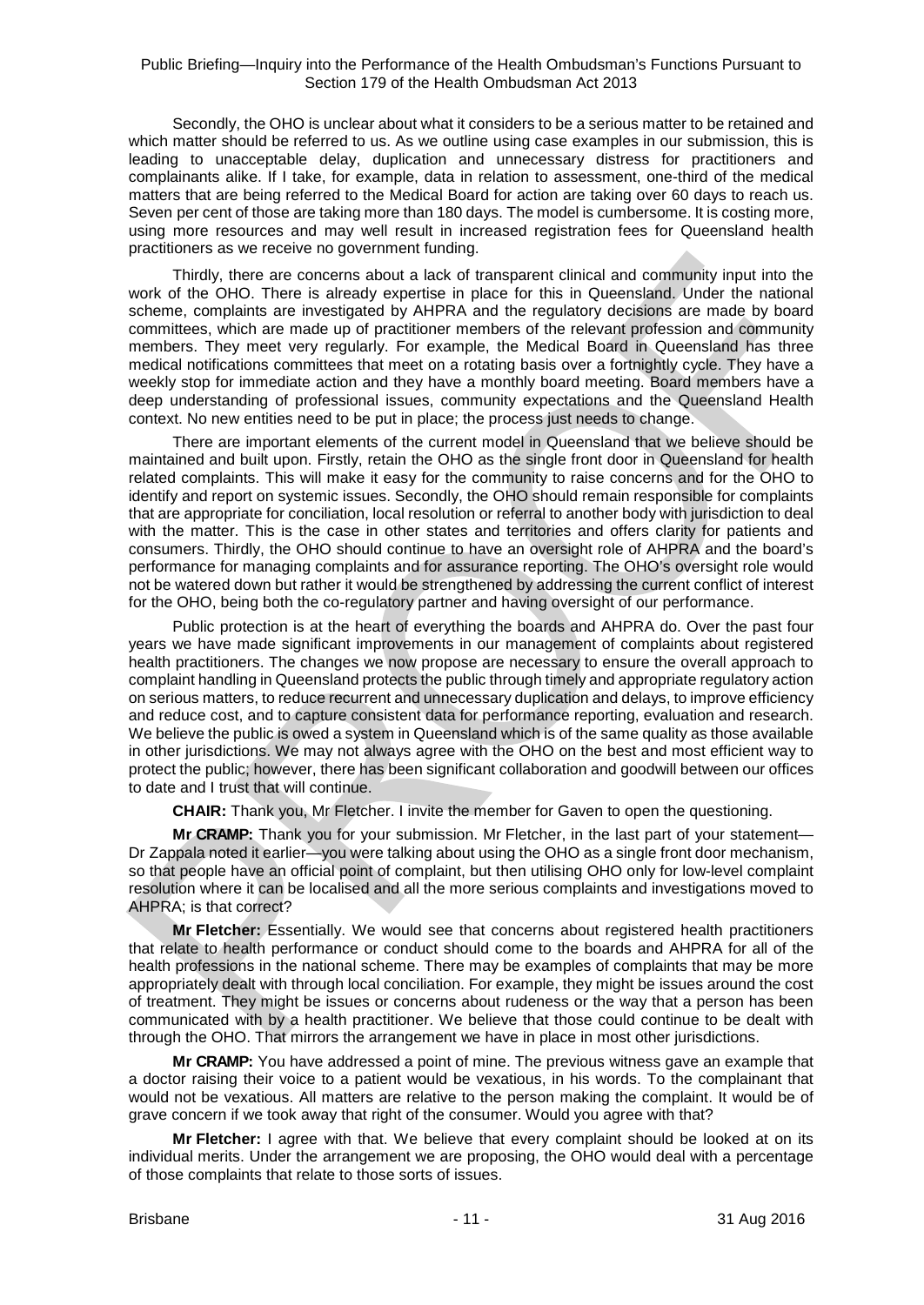**Mr CRAMP:** I note that you have also referred to a potential conflict of interest, being the oversight body and also dealing with matters. Do you feel that by taking away that role for the more serious matters and making them a low-level resolution there is any conflict of interest there? In AHPRA's view would that remove absolutely any conflict of interest?

**Mr Fletcher:** I think we could say we welcome the requirement to be accountable in Queensland. We believe that the ombudsman could more effectively discharge his accountability responsibilities in relation to the oversight of our performance if we dealt with the matters and then he had a clear jurisdiction to report on how we performed in doing that.

**Mr HARPER:** Thank you, Mr Fletcher and ladies, for your submission and for being here today. In your submission you recommend the establishment of a new joint consideration process between the OHO and AHPRA. How would this work in practice; for example, how would disagreements about how a complaint should be dealt with be resolved?

**Mr Fletcher:** The way this would work—we have examples of this that occur in most other jurisdictions—is that at its simplest it would involve probably a weekly meeting between the office of the ombudsman and the office of AHPRA to review any matters that have come in during the past week. Under our proposed model they would continue to all come through the front door of the OHO and there would then be a discussion about which body is appropriate to deal with them. We have done a lot of work around Australia to agree a framework to guide the decision-making about what matters should appropriately go to which entity. Our view would be that if there was a disagreement the most serious view should prevail, so if there was a view that it was something that in this case we should take, we would take it.

**Mr HARPER:** It is good to hear you have some increasing collaboration. I think it was in your opening statement there to move through these investigations. Also in your submission you state that performance processes and systems have improved considerably.

**Mr Fletcher:** That is correct.

**Mr HARPER:** Can you please expand on that a little further to support that statement?

**Mr Fletcher:** In relation to notifications, the key areas that we have done a lot of work on are, firstly, to look at the timeliness of our processes, because one of the things that is very important, as the committee has been discussing around procedural fairness, is a process that is timely. We have done a lot of work to make sure that our assessment processes are occurring within 60 days, and we are now achieving consistently 98 per cent of our assessments being completed within 60 days from the point that we receive the matter. Obviously that is important, because if it is a matter that does not need regulatory action then we can get the matter out of the system quickly. If it does need further investigation, we can then move that investigation forward.

The second area we have had a major focus in is around the timeliness of our investigations and trying to reduce the time frames of investigations to make sure that, to the greatest extent possible, we are completing as many of those within a six- to 12-month time frame.

The third area that we have been monitoring very closely is our overall closure rate to open rate. As we have had more than a doubling of the notifications that we have received from the office of the ombudsman over the past year, we have been keen to make sure that we are appropriately closing matters in a timely way so that we are not building up a backlog.

**Mr McARDLE:** Thank you very kindly for being here today and for your submissions, both written and oral. We had the Davies inquiry in 2005 into the Bundaberg hospital situation. In 2005 we were forced to review as well the outlined issues regarding complaints, and of course there was the report in 2013 by Chesterman that led to the 2014 bill on 1 July, the year the OHO came into existence. We are now in 2016 and it seems that we are going back over the last 11 years yet again. Are you saying that your proposal would solve the problems that Davies identified and that Forster identified back in 2005, or are we going to be here in two years time looking at another model yet again?

**Mr Fletcher:** We agree that the idea of throwing everything up in the air and starting again is not the right thing to do. That is why our submission says that we should build on the strengths of the current model and we should address those areas that we think are not working as well as they should be.

**Mr McARDLE:** As I understand it, Mr Fletcher, you are saying that we should bring in AHPRA in relation to complaints concerning medical practitioners and the Medical Board as well, which are two new bodies which would fit into the current regime—not unlike we had before Chesterman's report.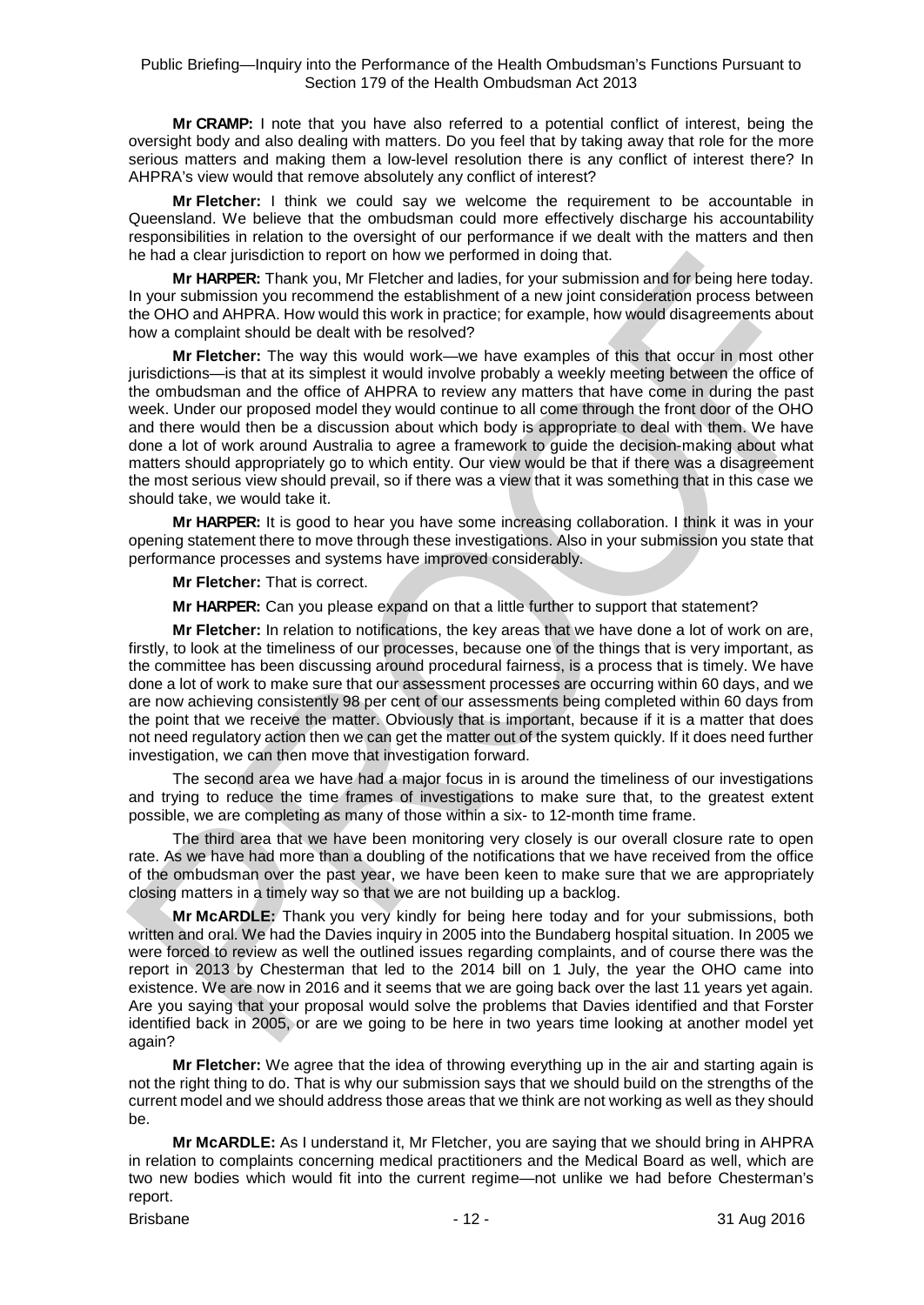**Mr Fletcher:** If we take medicine as an example—in fact we regulate across 14 health professions—the board currently works, as does AHPRA, as part of the complaints management system in Queensland. What we are arguing is that, to reduce the duplication, the delay, the cost and the cumbersome nature of the system that has now been developed, it would be much more sensible to maintain an arrangement where everything comes through the front door of the ombudsman, we have a sensible mechanism to jointly look at everything that is coming in, and those matters that relate to conduct, health or performance of practitioners should come to the boards and AHPRA to deal with. It is a more streamlined approach.

**Mr McARDLE:** It is not unlike what we had before, is it?

**Mr Fletcher:** There is a difference. As I said, there was not a single front door in relation to complaints coming in before.

**Mr McARDLE:** The complaint is dealt with by the same bodies as it was before.

**Mr Fletcher:** There was not a performance oversight. As you well know, part of the issue when these changes were made was to increase the local accountability of the work of the scheme in Queensland. We believe that what we are proposing would strengthen that local accountability mechanism by giving the ombudsman a very clear role in relation to oversight about performance.

**Mr McARDLE:** Am I right in saying that AHPRA would have a much more elevated role under your regime in relation to complaints against those practitioners under which you and the boards have jurisdiction?

**Mr Fletcher:** We would have the role, as we do under the national law in many jurisdictions—

#### **Mr McARDLE:** But not Queensland.

**Mr Fletcher:**—to deal with those matters. At the end of the day, if we are talking about matters that could lead to cancellation of registration or raise questions of serious misconduct or professional misconduct, the law says we must refer those to the tribunal, so those matters would continue to go through to QCAT as they do now.

**Mr McARDLE:** You heard me pose the question to the AMAQ president. There would not be a body—registration body, oversight body or jurisdictional body—in the medical field in this state or in Australia that has not been subject to criticism; would you agree with that?

**Mr Fletcher:** I would agree there is great scrutiny of what regulatory bodies do.

**Mr McARDLE:** AHPRA is no exception to that. There was the proposed Senate inquiry by Nick Xenophon into AHPRA that fell, I suspect, when the election was called. There was the review by the college of surgeons into bullying and harassment as well. Has that report been issued yet, do you know?

**Mr Fletcher:** Yes, it has.

**Mr McARDLE:** When we are talking about one body saying to another body, 'We are going to criticise you because of what you have done or what you have not done,' there would not be a body in that position that would not face severe criticism themselves based upon what they have or have not done; is that right?

**Mr Fletcher:** I think the point we are really trying to make is that we are absolutely committed to playing our part fully in making sure that the system of complaints management in Queensland serves the community of Queensland in the best way possible. We are not proposing to throw out all of the changes that have been put in place. We are proposing to build on what we think are the strengths of that model but address what we believe are shortcomings. In our submission and in our comments we have tried to set that out with data and with case studies to illustrate the concerns that we have.

**Mr McARDLE:** You made the comment that the OHO is not delivering an effective model. Timeliness—and I cannot recall the second word that you said.

**Mr Fletcher:** Appropriate decisions.

**Mr McARDLE:** My apologies. Therefore, you are criticising the OHO. What I am trying to establish here is that you are putting yourself forward as the appropriate body to oversight—my word, not yours—in certain circumstances. If that is the case, I am saying to you that AHPRA of recent times has been subject to severe criticism, both within the media and within parliament, as I understand it. There have been reports prepared with regard to bullying and harassment, so an equal playing field would be to say that both bodies have been the subject of criticism by persons in other organisations, just to make it clear that AHPRA is not seen as the perfect specimen in the world of the public.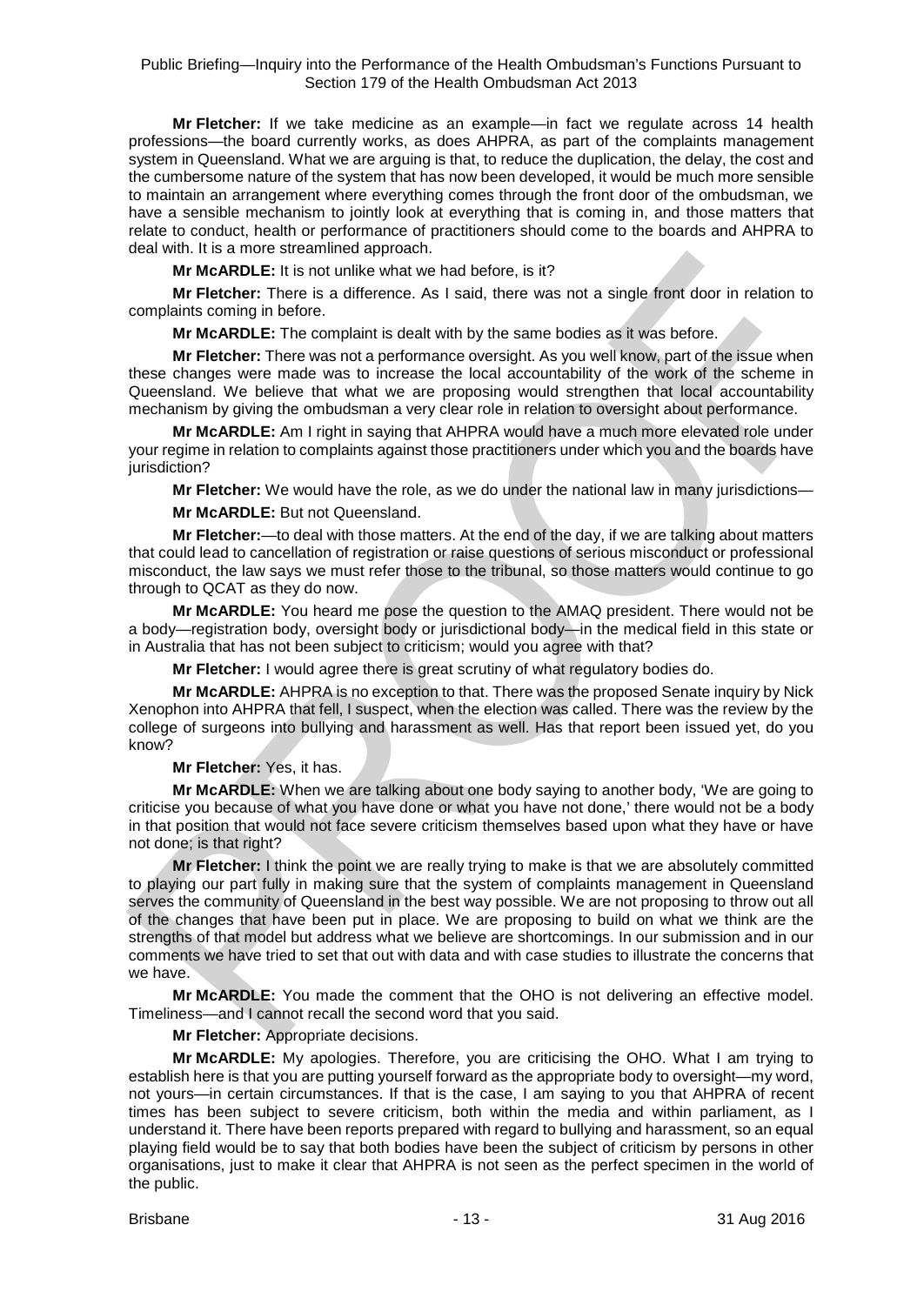**Mr Fletcher:** I would not say for a moment that we are perfect, and I would not say for a moment that there are not areas where we can also make improvements. What I am saying is that if I look at the people that we have in terms of boards and staff, if I look at our performance in terms of data about timeliness and proportionality of decision-making, and if I look at the underpinning of the policies and procedures which are the benefit of being part of a national scheme, we have a strong foundation and we are getting better all of the time. It is from that basis that we are making suggestions about areas of the current model that could be built upon and areas that we think need change because we do not believe they are working as well as they need to.

**Mr McARDLE:** The perception that the public will have, I suspect, is that it is—to use an old phrase—Caesar judging Caesar, which was heavily criticised by the public in years gone by in the Davies, Forster and Chesterman inquiries. Why should that be allowed to be re-presented in the minds of the public when it has only been two years since the OHO came into being?

**Mr Fletcher:** That is why we are not suggesting that the whole model should be thrown out the window. We say that we think there are elements of what has been put in place that are working and should be built upon, but there are elements that we think also need to change. It is not a return to what was there; it is an evolution of what has been put in place into what we believe will be a set of arrangements that serve the Queensland community better.

**Mr McARDLE:** I think we are going to ask you to come back at a later date, so we may continue on with the conversation. Thank you very much indeed.

**Mr KELLY:** Thank you for your submission and coming along today. We seem to be on a bit of a merry-go-round. We have had claims and counterclaims from both the OHO and AHPRA, and last year we went through some of those and asked you both to go away and deal with those issues to the best of your ability. In the covering letter to your submission today you have stated that there are limits to the improvements that can now be made administratively. Do you believe that you have reached the point where you cannot improve things administratively any more in terms of achieving efficiency or improvements in the current system of a co-regulatory model?

**Mr Fletcher:** We think that we, along with the OHO, have worked hard to build a very constructive day-to-day working relationship, but we believe the issues that we have identified in our submission are not issues that are going to be solved administratively and do require legislative amendment.

**Mr KELLY:** There seems to be a lot of 'he said, she said' or 'she said, he said'. I will give you an example. Paragraph (f) on page 6 of your submission states –

Data continues to be misaligned with the national dataset and approach ...

There is clearly a difference between what happens nationally and what happens in Queensland. Then if I go to the OHO submission—I do not have a page number, I am sorry, so I will just read the quote—it states—

The Health Ombudsman continues to encourage AHPRA to embrace transparency and accountability on a national basis and to publish national versions of all the Queensland-based datasets.

It seems to me that both organisations are saying their datasets are better than the other's datasets and each of these should move towards one another. How do we determine the truth of this matter?

**Mr Fletcher:** The point that we are trying to make is that we have nationally agreed data for every other jurisdiction except Queensland. The extent to which we are able to report nationally on the performance of regulation in Australia is obviously constrained if we do not have nationally consistent data. That has been a concern for us. It is as simple as how professions are described. It is also about how notifications are counted. They are quite basic things.

The wider issue for us is that we are very keen to use data about regulation to improve regulation for the future. We are interested in how we become a risk based regulator. Part of being a risk based regulator is being able to look at patterns and profiles in the data about why people are subject to complaint to identify hotspots or issues that may lend themselves to interventions. Again, to the extent that there are differences in the way that data is classified in Queensland, it creates problems in terms of Queensland data being part of that national work.

**Mr KELLY:** Do any of you have a view on why the number of complaints in Queensland has increased?

**Mr Fletcher:** Just to be clear, what we have said in our submission is that the number of complaints that have been referred from the ombudsman to us has more than doubled over the past year. I think our understanding is that there has been an overall increase in the number of complaints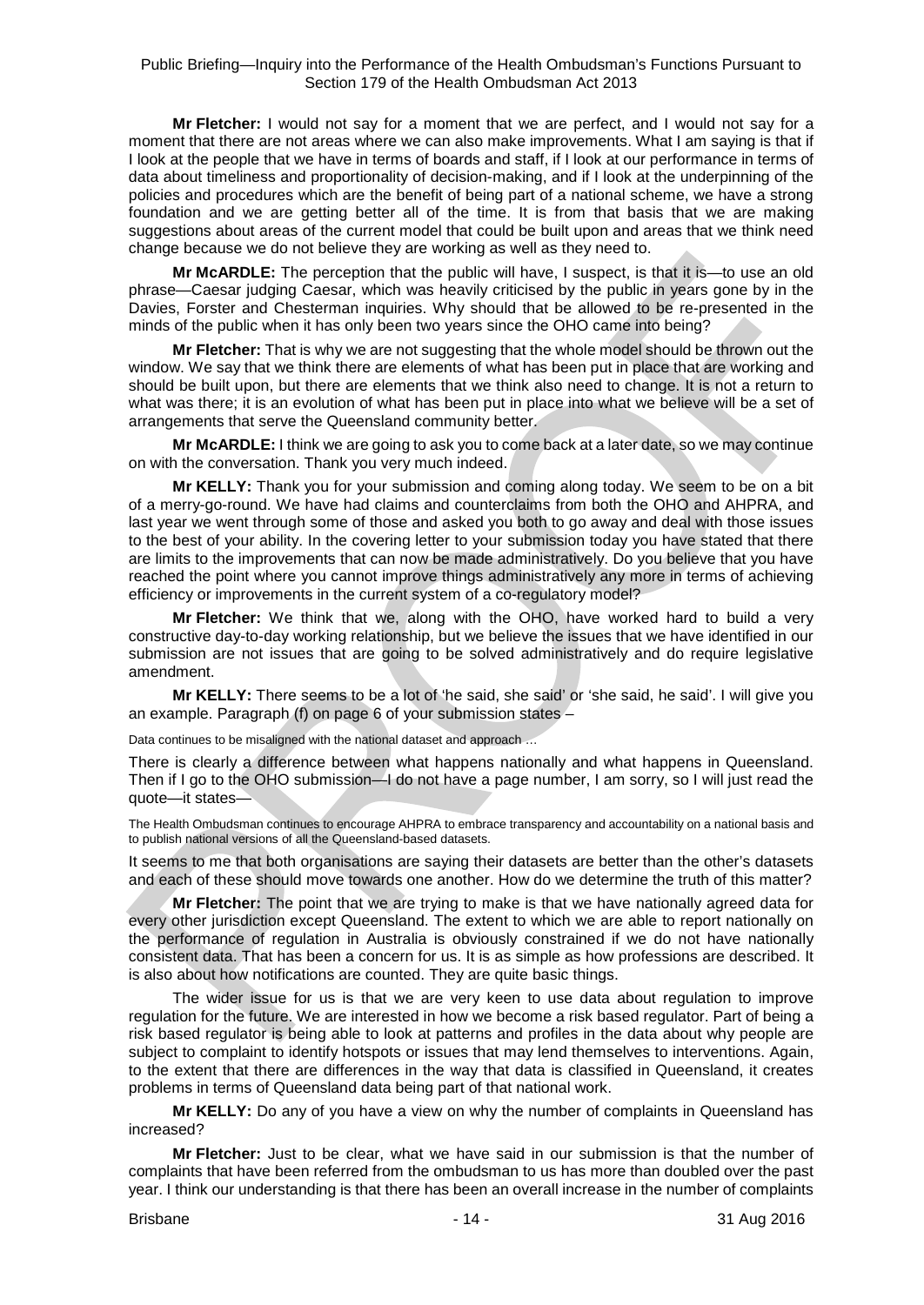the ombudsman has received as well. I think we would probably be speculating as to why that is the case. It is interesting for us—and one of the things that we can look at with national data is differences across jurisdictions. We have 25 per cent of the registrant base in Victoria. There are 650,000 registered health practitioners. Nineteen per cent of them are in Queensland. There are more complaints in Queensland than there are in Victoria. That may indicate there is an under-reporting problem in Victoria. It may indicate that there is greater awareness of reporting obligations in Queensland. We do not really know. They are important questions to look at and to try to understand. I hark back to my point about national data in helping us to be able to unpick some of those issues.

**Mr KELLY:** It seems to me that you are wanting almost a reversal of the current system, which is that the Health Ombudsman must retain all serious matters and the Health Ombudsman has a discretion in relation to non-serious matters. It seems to me that what you are proposing is that that reverses and AHPRA automatically deals with all serious matters and the Health Ombudsman deals with matters that can be resolved locally or through conciliation. Why do you think that system is superior to the one we currently have?

**Mr Fletcher:** One of our concerns about the current arrangements is that there appears to be a lighter touch regulation approach in place in Queensland and hence the point we make about measures such as tribunal matters and immediate action. What we want is proportionate regulation. We believe that, through the arrangements that we have in place through boards that have experienced practitioner members and experienced community members appointed in Queensland by the Queensland health minister, that creates the right framework for making sure that the regulatory decision-making is proportionate to the risk that is being addressed. Did you want to comment from a Medical Board point of view?

**Dr O'Dwyer:** Certainly from the board's perspective, the concerns the boards are raising are in relation to matters that come across on referral from the ombudsman where we then believe immediate action is necessary because we have a reasonable belief that there is a serious risk to the public that necessitates action. They are some of the concerns that we have raised in respect of that. That is why we believe a single track through to AHPRA in terms of health, conduct and performance is appropriate.

**Mr JANETZKI:** Building on the member for Greenslopes' question about complaints and complaints growing generally, are you concerned at all about matters of serious offences significantly dropping in referrals to QCAT at a time when we are seeing a large increase in complaints?

**Mr Fletcher:** It would be fair to say that, given that the ombudsman has currently an obligation to retain the most serious matters and there seem to be so few matters being referred to the tribunal, it does raise the question for us about the proportionality of the regulatory response, yes.

**Mr JANETZKI:** Would that be under-resourcing or perhaps that lack of medical experience or broadness that the AMAQ was submitting earlier?

**Mr Fletcher:** Quite possibly. As Dr O'Dwyer said, the experience of the board at times has been that matters are referred over that the board actually views as being quite serious, but that has not been the view of the ombudsman on their assessment. The question for us is about the lack of clarity about what the ombudsman's threshold is for judging a matter serious. As I say, that appears to then be turning into the fact that there is a far smaller number of matters that are resulting in immediate action, which is the action we take where there is an immediate concern for public safety and, indeed, of tribunal referrals, which is at the serious end around professional misconduct.

**CHAIR:** Nationally consistent data is a concern to me. That has come through in your submission and you have been raising that consistently. What do the co-regulatory models in other states do? Your comments seem to imply that they are using the same measures to ensure nationally consistent data is available. Could you speak to that, please?

**Mr Fletcher:** There is only one other co-regulatory regime, which is in New South Wales. We have an agreed protocol in place with them which means that we are able to report. For example, in our annual report—this is New South Wales—we are able to report fully and consistently on the data around complaint matters that they are dealing with. The only difference is that there are a few differences in the legislation in New South Wales, for example, around some of the outcomes around complaints. We obviously report that separately. There is consistent taxonomy and definitions, for example, around how we define who a general practitioner is and who a specialist practitioner is in medicine.

**CHAIR:** What reasons have been given as to why we cannot achieve that similar harmonisation between the two regulators here in Queensland?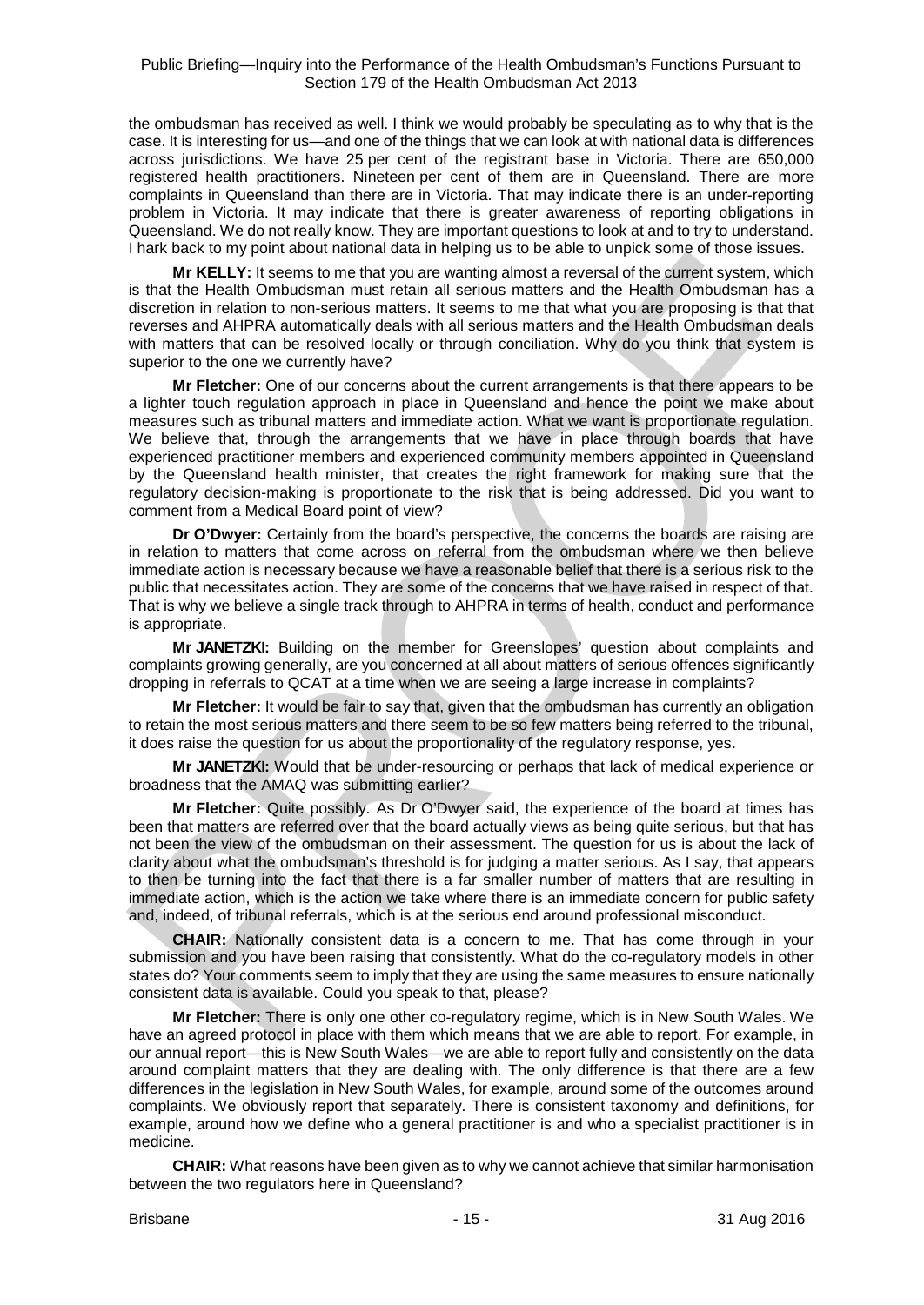**Mr Fletcher:** From our point of view, for all the reasons that we have been saying—quite frankly, it is almost self-evident that it would be useful to have the data aligned in Queensland. I think we have made some progress there. For example, one of the other issues there has been for us is the way the notifications are counted. We count at the level of the notification. The ombudsman counts at the level of the issue. That already creates problems if you are just trying to get a straight count of how many matters are actually being dealt with. From our point of view, we think they are sensible things that would mean that we would have much more accurate and complete national data for comparative and analytic purposes.

**CHAIR:** That is what I am trying to get to the heart of, though. You have consistently been raising it as an issue and saying that you have been bringing it to the table. What has been the reason given that we are still potentially left with the same issue now?

**Mr Fletcher:** I think you are probably going to have to ask the ombudsman.

**CHAIR:** I will, but I am interested from your point of view.

**Mr Fletcher:** From our point of view, to date on a number of these areas we have not yet been able to get the ombudsman's agreement to align some of these definitions with what is being used nationally.

**CHAIR:** What impact does that then have on the ability of the system overall to protect the public, if any, and what nationally consistent data trends value could we as a state derive from that information if we did have a system like New South Wales where we had some consistency?

**Mr Fletcher:** It means, for example, when you look at our annual report for 2015-16, which is tabled in every parliament in Australia, the Queensland data will only refer to those matters that have actually come over to us from the ombudsman. It will not capture any of the data about matters that the ombudsman has retained. Basically, part of the whole point of the national scheme was to have a single national view of the overall patterns and trends and nature of complaints. That is not possible because of this.

I think the other area that is of concern for us is the extent to which we then want to use this national data and have research partnerships and the like to identify patterns of risk. For example, we are finding very interesting data that suggests that there are patterns of risk around context of practice, age of practitioner, nature of speciality, number of complaints they have received previously. Obviously the more that we can have comparable complete Queensland data around those sorts of issues the more useful and meaningful that research is for both what we do in Queensland and what we might learn nationally.

**CHAIR:** If I understand what you are saying correctly, essentially Queensland has incomplete data because of our current situation?

**Mr Fletcher:** It has different data and we do not have any longer the totality of data about complaints that are being raised about registered health practitioners. That would have been the case prior to the establishment of the ombudsman.

**CHAIR:** There are two other matters I wanted to raise quickly but I may only get to do one because I am aware we are over time and we need to allow the OHO his time. The first is to do with my words—the lack of transparency of complaints coming through pertaining to health professionals and registered practitioners. If I am understanding your submission correctly, essentially now you do not have the transparency of access to information about some complaints which are not referred to you about practitioners that would allow a more, would it be fair to say, informed view about trends or issues that might be coming through? Would you have it in all other states?

**Mr Fletcher:** We would, yes. One of the things we have learned from our data is that, if you are a practitioner who has multiple complaints—and each of them may only be minor complaints the fact that you have multiple complaints may in itself raise a question about risk. At the moment in other states and territories we would know about those minor complaints which we might have assessed and decided on their own not to do anything about. Under the national law we can look at the pattern of complaints over time. In Queensland we do not have visibility around that sort of contextual information. It may well be that we miss a connection because we do not have that information any longer accessible in the way that we do in other parts of Australia.

**CHAIR:** Given your role not just in Queensland but at the national level, has it been the experience of AHPRA that sometimes those complaints contextually may not be serious in themselves but that can give rise to or raise awareness that there may be an elevation in inappropriate behaviour? Has that been the experience of AHPRA in regard to some practitioners or is that not correct?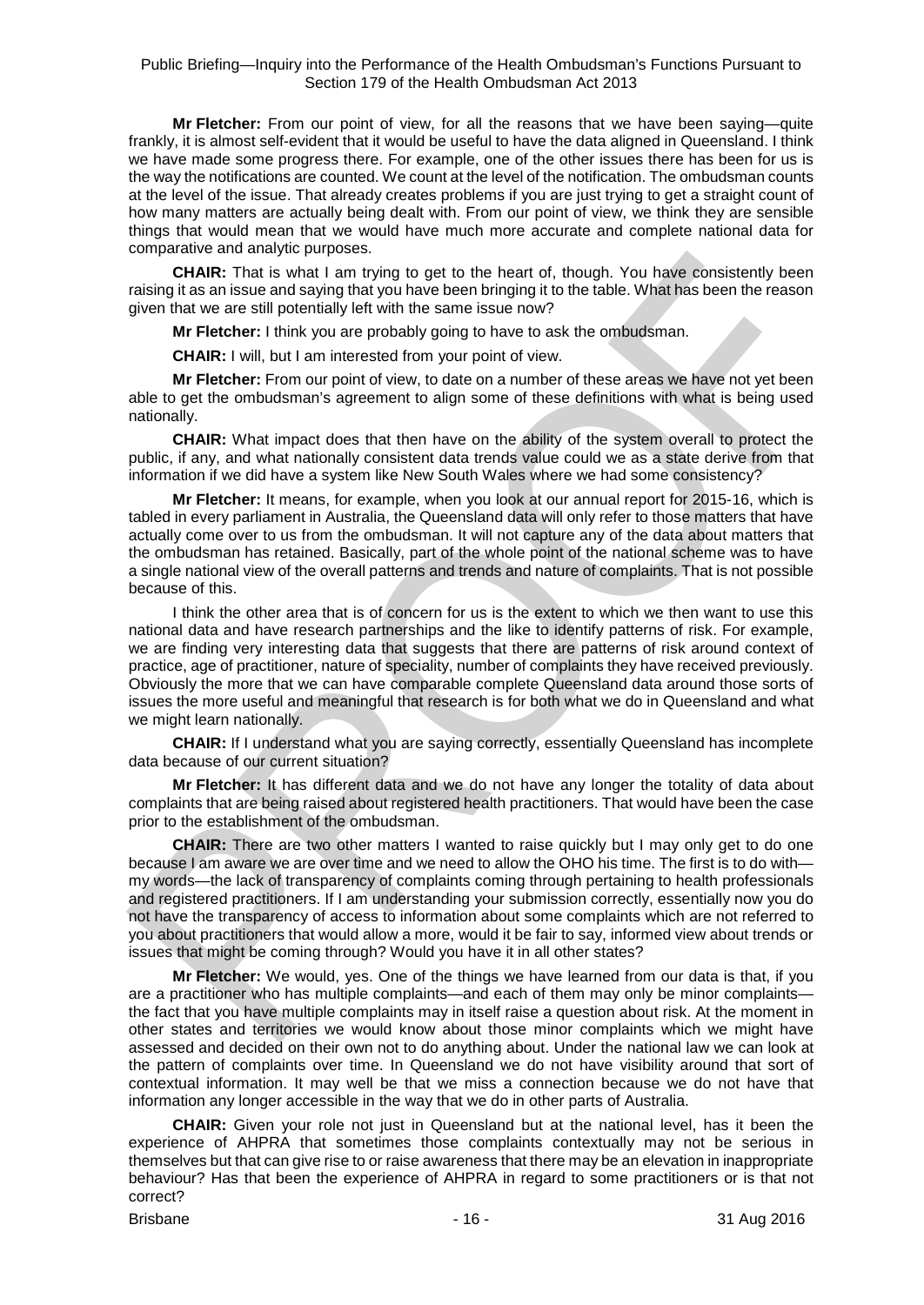**Mr Fletcher:** Our experience is that if you are a practitioner who has multiple complaints, even though each of them on their own may be not that serious, the fact that you have multiple complaints probably indicates that there is an issue that needs to be looked at more deeply. As part of our risk assessment and triage process, we would routinely look at the history of complaints to make that risk judgement about whether a matter should actually be investigated more closely.

**CHAIR:** You have raised in your submission about threshold decisions that are made at the triage stage. What transparency do you have about how those decisions are made? It seems that you are saying you do not. Therefore, I imagine you have raised the desire for further transparency with the OHO—a matrix of how decisions are made; I do not know. Could you give a brief understanding to the committee about that?

**Ms Stenzel:** In the consult stage, where the Health Ombudsman is proposing to refer a matter to AHPRA and the boards to deal with, there is a decision that is captured in relation to whether it would constitute professional misconduct or grounds for cancellation or suspension. That is the primary decision that is being made on the decision to refer. We receive that detail. We do not receive detail in all instances where there is a decision to take no further action by the Health Ombudsman. We do not know what constitutes his decision-making in that area, nor the decision to keep and investigate a matter.

**Mr Fletcher:** I think in short our experience in some cases has been that there have been matters that have been referred by the ombudsman to us that he has judged not to be serious whereas when the board looks at them there is a concern. Equally, there are matters where there has been a concern raised by the ombudsman but when the board has looked at it there has not been a sense, with the clinical input, that there is actually a substantive issue. Do you want to add to that?

**Dr O'Dwyer:** Yes, that is correct. That is the main experience of all of the boards that are represented as part of the submission today.

**CHAIR:** To pick up from the deputy chair's earlier comments, I think it is a fair assessment to make that health complaints are so important that there need to be these sorts of reviews and that there will be complaints of any model, as there now is about the OHO and equally with all the other bodies. Is it the view of AHPRA that we have moved forward, backwards or stayed largely the same in regard to concerns about the overall system?

**Mr Fletcher:** We believe that AHPRA and the national boards have made significant improvements in people, processes and performance since the reviews that occurred a few years ago that gave rise to the changes. We are concerned, however, as we have said in our submission, that we do not believe that the current way the ombudsman model is established in Queensland is achieving the objectives of parliament in establishing the new complaints management system. Again, I reflect on what we said around our concerns about the proportionality and apparent light-touch nature of regulation, the time frames that are not being met in relation to the published data, the duplication and waste, the cost to registrants and, ultimately, I think, the unnecessary distress to practitioners and complainants about the sort of loops and delays in the system as it currently operates.

**CHAIR:** Thank you very much. I know we all have more questions. Again, as I said to the AMAQ, we will invite you back to a further hearing. As the deputy chair did, I thank you for your submission and for coming here today.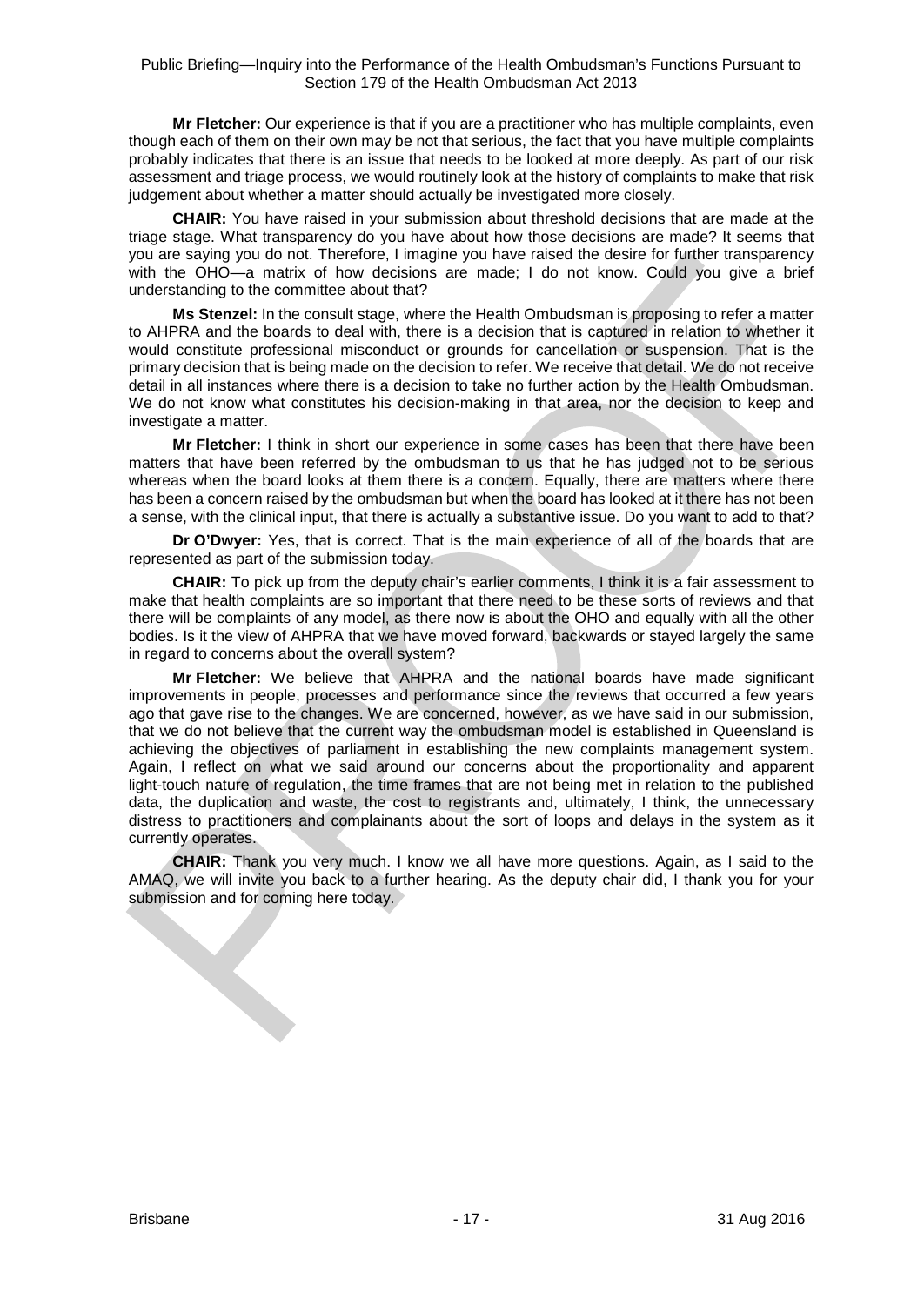#### **ATKINSON-MacEWEN, Mr Leon, Health Ombudsman, Office of the Health Ombudsman**

**CHAIR:** I take this opportunity to thank the OHO for the extensive submission they made to the committee's inquiry. Welcome, Mr Atkinson-MacEwen. Would you like to make a brief opening statement of up to five minutes?

**Mr Atkinson-MacEwen:** Yes, I will. I realise that time is short, so I will try to not gabble my way through. Thank you very much for the opportunity to address the committee and to answer any questions you have in relation to my performance and the performance of AHPRA and the boards. I want to do three things this morning: draw your attention to a couple of matters in my submission; provide you with some additional information that might illuminate some of the submissions provided to you by other stakeholders; and, obviously, answer your questions in as fulsome a manner as I possibly can.

Turning to my submission, you will note that I provided two years of performance data. Obviously, that data is published monthly, quarterly and annually on the OHO website. There are a couple of points to note in that data. First of all, there has been a 28 per cent increase year on year, from 2014-15 to 2015-16, in the number of complaints coming to the office—that is, complaints and notifications coming to the office. In my view, and certainly from the feedback we get from complainants and notifiers, this is a very strong indicator of confidence by the public and practitioners in the health complaints management system. They feel confident that they can put a complaint to us to be dealt with fairly and independently. From February to June this year, we have had an average of 513 complaints accepted each month. We have had 502 in July, so we are being hit with roughly 500 complaints every month. When you look at our performance in that period, our performance continues to improve, even though we are seeing the highest number of complaints ever in Queensland or any other jurisdiction.

I have included in my submission a range of potential amendments to the Health Ombudsman Act which, if enacted, would do a number of things. They would correct some deficiencies in the act to repair inefficient work-arounds; provide some clarity around time frames and legislative requirements; provide some additional flexibility in dealing with complaints to ensure that all the relevant parties are included; and remove uncertainty and barriers to information sharing to ensure that the public are protected and that regulatory processes operate efficiently. I have also mentioned that there is a potential to adopt the model used by other professional regulatory bodies in relation to those serious matters, as you know, that I must deal with, but at the lower end of seriousness that might increase the efficiencies in dealing with those as well.

I would like to talk briefly about some points in my submission. In terms of the use of independent clinical experts, I am the first to admit that it is critical for the independence and fairness of the regulatory system that a practitioner's performance, in particular, is assessed by an appropriately qualified clinical expert. This ensures judgements about a practitioner's clinical performance are robust, defensible and transparent. It is an issue that I will pick up, given some of the submissions, a little later on.

One of the other things that I want to talk about is the OHO approach to the assessment and investigation of matters. In deciding to assess a matter or investigate a matter, our approach is to seek a range of information that identifies the issues outlined by the complainant or the notifier. Given that we are dealing with matters that, on the face of it, are potentially serious, a thorough process is required, particularly in circumstances where registered practitioners or health service providers have a previous history of complaint. In many cases, significant additional information and issues that were not evident with the initial complaint can be and are identified. That is another issue that I will pick up, given some of the criticisms from submitters.

The issue of funding is critical. You will see from my submission that funding has been an issue since the start of the OHO. As I flagged in my submission, the minister has commissioned an independent consultant to examine the costing model that we have developed and to compare it to the costing model that AHPRA contends should be used. As I understand it, the advice about the two models is yet to go to the minister, but from the draft that I have been provided with there are a couple of points worth noting from the consultant's observations of the two models.

AHPRA's proposed funding approach does not appear to be consistent with the requirements of the national law and does not reflect the costs of the OHO performing its functions; AHPRA's approach relied on a sample size that was small, cases that were not randomly selected, a subjective assessment of seriousness and complexity, limited transparency regarding the average cost methodology used and were reflective of AHPRA's costs at a single point in time; and AHPRA's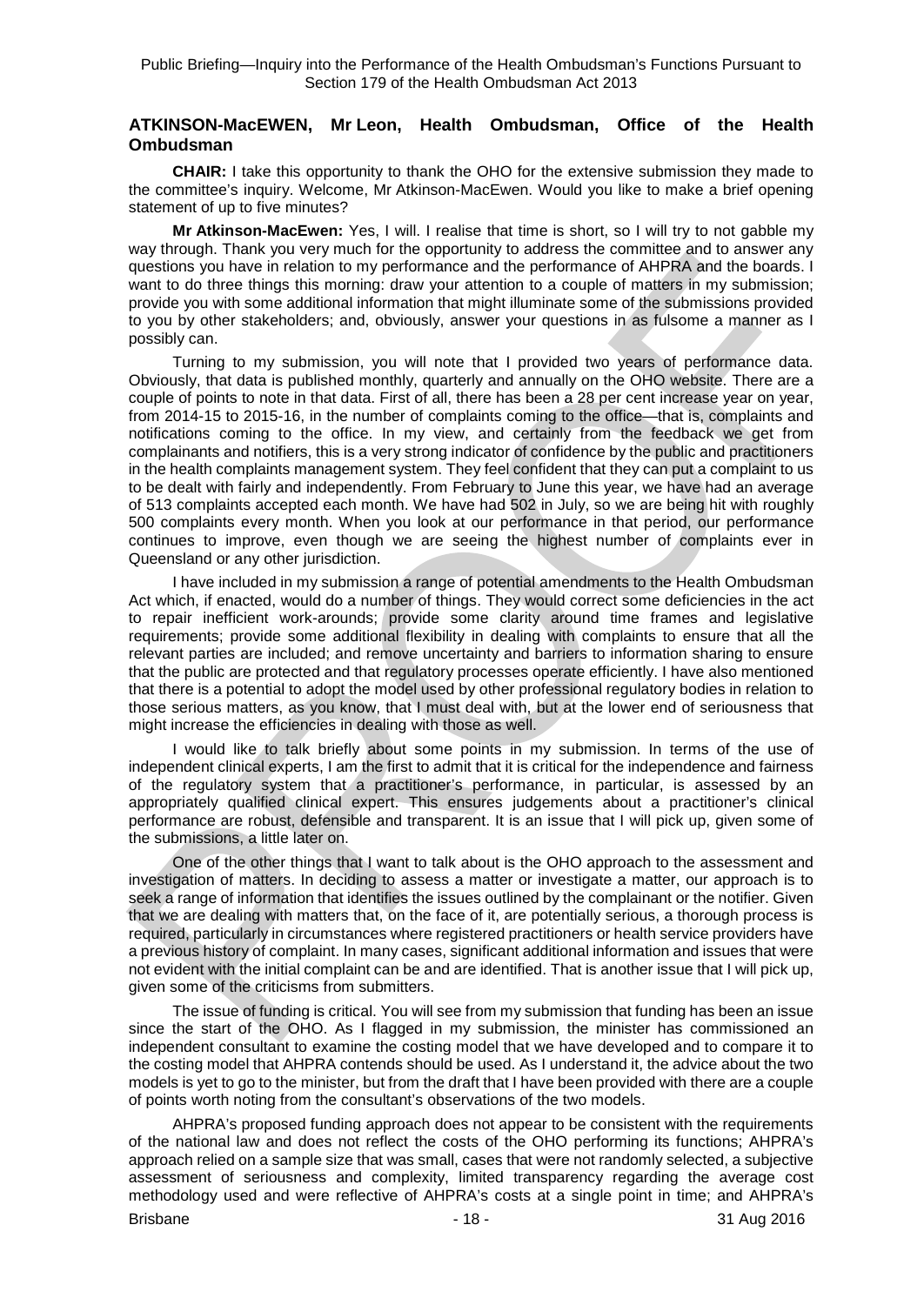approach would exclude certain activities performed by the OHO in undertaking its functions on the basis that AHPRA did not undertake those activities in performing its functions. These costs include the direct costs of clinical advice and travel costs. It is interesting to note, according to the consultant, that AHPRA advised that travel costs were a minor cost associated with AHPRA's cost for the complaint management function. That is something else I will come back to.

I would like to talk about some of the submissions that you have received from other stakeholders. In reading those submissions it is pretty clear that stakeholders—some of them at least—would like to return to what I will call 'the good old days' when practitioners regulated practitioners, when there was no oversight and no transparency in the system and where the health and safety of the public were poorly protected.

Some of the submissions have raised the issue of timely and appropriate regulatory action on serious matters, and you have just heard from AHPRA on that. You will recall that I provided the committee with information in June about the unsupported assertions made by AHPRA and the Queensland Board of the Medical Board of Australia about the level of immediate actions in Queensland. As I noted in my correspondence, the number of immediate registration actions in Queensland per registrant since the OHO began is significantly higher than, for example, in Victoria, which Mr Fletcher used as a model for regulatory soundness.

Since the OHO began, this state has had a more robust, impartial and effective regulatory system in place to protect Queenslanders and prevent the kind of deficiencies in regulatory responses that Victorians have seen, particularly, for example, the lack of an effective response by the Victorian Board of the Medical Board of Australia to the practitioner related issues that were uncovered at the Djerriwarrh Health Services at Bacchus Marsh. There has not been a similar situation in Queensland, yet in other states and territories those regulatory failures continue to occur.

Given the poor performance of boards evidenced in the Chesterman, Forster and Hunter reports and the continuing inability of boards outside of Queensland to deal with serious matters appropriately, it is difficult to see how AHPRA could assert that we are better to let AHPRA and the boards deal with serious matters in Queensland in the future.

**CHAIR:** Mr Atkinson-MacEwen, can I just get feedback on how much longer you have? I have given latitude of an extra couple of minutes, because I know how important your evidence is. If you have more that you wanted to—

**Mr Atkinson-MacEwen:** I am sorry; I understood I had 10 minutes.

**CHAIR:** No, I am sorry; it was five minutes. You are welcome to table your statement, if you want to.

**Mr Atkinson-MacEwen:** Yes, I think I might table it.

**CHAIR:** We want to be able to ask you questions as well.

**Mr Atkinson-MacEwen:** Certainly. I have some responses in relation to the issues of timeliness, particularly in relation to the quality of the work done. I can certainly rebut some of the statements made about clinical advice.

**CHAIR:** I suspect much of that will come out in response to questions.

**Mr Atkinson-MacEwen:** Yes, and vexatious complainants et cetera. If I could, I would like to say in conclusion that the OHO is just two years old. You will recall that last year Mr Fletcher talked about AHPRA and it was still very early days after five years. I can reassure you that after two years, unlike AHPRA, we are well on the way to organisational maturity and our statistics, improving as they are, particularly given the large number of complaints we are dealing with, are good evidence of that. I will table my submission and let you ask me as many questions as you would like.

**CHAIR:** Thank you very much. I invite the deputy chair to open questions.

**Mr McARDLE:** Mr Atkinson-MacEwen, thank you for your submission and your oral testimony here today. You heard me run through a time line from 2005 to 2016—that is, 11 years. You also heard me comment that I suspect in two years time we will be back here again. To me, this is a turf war over who controls what. What the people of Queensland want is a robust system that provides answers to them, that provides them with a medical service across the specialties and subspecialties, and that protects them from doctors and others who are and should not be treating patients. There has been a significant increase, as you said, in the number of referrals to your body. That has been put down to one suggestion that it relates to underreporting in other jurisdictions. I find that a rather odd comment. Would you agree with me that the fact of the number of reports coming through to you indicates the opposite—that there is greater confidence in what is now in place in Queensland?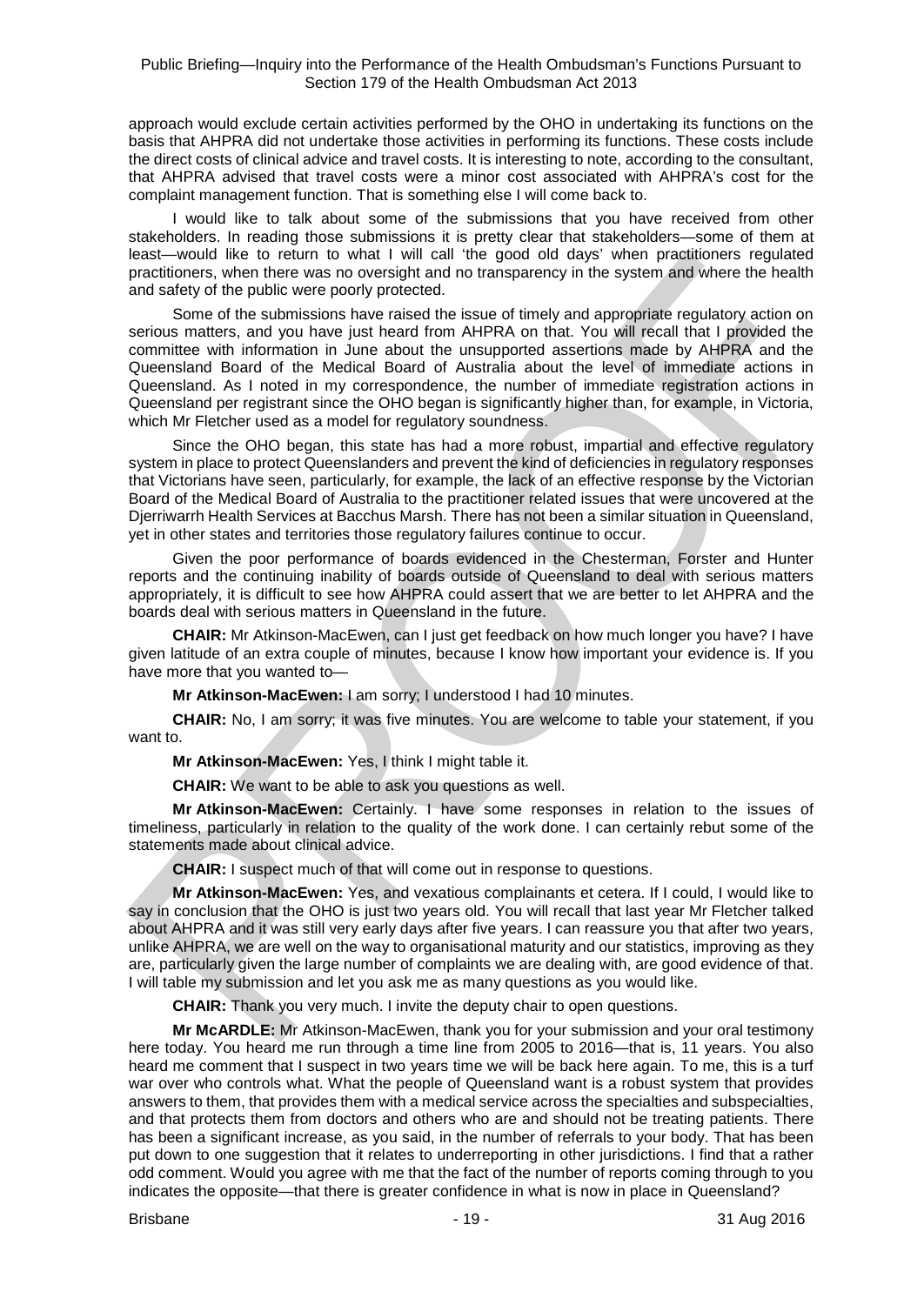**Mr Atkinson-MacEwen:** I would certainly agree that there is greater confidence in what is happening in Queensland. We hear that from complainants and we hear that from notifiers. In fact, I hear it from practitioners who are the subject of notifications who ask if I could deal with it rather than sending it across to AHPRA. When my staff explain to them that it is a less serious matter, that it does not have to be dealt with by AHPRA and the board, they still say, 'No, we would prefer that you dealt with it.' I think there is a greater level of confidence.

In relation to what goes on in other jurisdictions, having been the health complaints commissioner in Tasmania and having very strong relationships with my colleagues in other jurisdictions, I have to say that the two-path approach to making complaints in other jurisdictions that is, a complaint that might go to a health complaints entity in the state or a notification about a doctor that might go to AHPRA and the relevant board—is a barrier to providing access to the complaints system. The other barrier, of course, is that it is extraordinarily difficult—and I would ask you to look at the AHPRA website because I do regularly—to find out how to make a complaint in other jurisdictions about a doctor, a nurse or another kind of registered practitioner.

**Mr McARDLE:** One of the criticisms has been a lack of communication between the bodies: yourself, the AMAQ, AHPRA and the medical boards as well. Communication is the way to solve most problems. Do you have a comment about that? The AMAQ made it quite clear that 12 months ago they issued a paper that then pulled down the shutters, shall we say, and also AHPRA raised the point about the information and the data. You touch upon that in your submission. Can you comment about the communication?

**Mr Atkinson-MacEwen:** Certainly. Up until quite recently I had biannual meetings with the head of the AMAQ. I had my first meeting with Dr Zappala last year. I have to say that at that meeting none of the issues that are in the AMAQ's paper were raised with me. More importantly—I will be frank—Dr Zappala was more interested in taking mobile telephone calls than actually sitting in the meeting. I was left with his research director to deal with issues.

**CHAIR:** I would advise that we do not tend to make personal comment about individuals who are not in the room or reflect on them, thank you.

**Mr Atkinson-MacEwen:** Sure. In terms of the communication, my staff have attempted to re-engage with the AMAQ. It was not a year ago that they published that; it was probably earlier this year. Since that time the AMAQ has not been interested in a meeting with me.

**Mr McARDLE:** The question I then have is on the data. AHPRA raised the question of the data. Can you comment upon that?

**Mr Atkinson-MacEwen:** Certainly. We provide AHPRA with a comprehensive amount of data that comes out of our system. We do that on a weekly basis. We do a range of updates regularly on that. They have access to as much data from us as any other jurisdiction does, and I find it difficult and we continue to find it difficult—to understand why AHPRA cannot take the data we provide it. Yes, they are quite right: we do look at issues as well as notifications, but we do not hide the number of notifications or complaints. That data is there, but it is also fleshed out and expanded with all of the issues that we see.

When Mr Fletcher and AHPRA have raised this with me and said, 'New South Wales does this; why can't you?,' I have gone back to New South Wales and said, 'What data do you provide, because this is what we provide?' They said, 'You are doing better than we are.' I am at a loss to see why AHPRA is not able to take all of the data we give them and use it appropriately. I accept that for those matters that I retain, which are serious matters that I must retain, that data is provided, like everything else, in its rawest form. We do not—and I am not obliged to—update AHPRA every month, two months or three months about how a matter is going. If they have a concern about a practitioner that I have retained which they know about, they are more than perfectly able—and they do—to seek an update or further information from me about that process.

The issue of data is an interesting one, because at the end of the day I am struggling to find any publication by AHPRA that actually parses national data with or without Queensland data in it for the last two years that is of any research or analytical value. It is a bit disingenuous, I think, for statements to be made about my data not being provided because it is somehow holding up national analysis when there is very little national analysis that has been provided.

**Mr McARDLE:** Would you agree with me that the three bodies who are here today, including yourself, must work together?

**Mr Atkinson-MacEwen:** AMAQ is an interesting one. That is, quite rightly, a body that represents the interests of medical practitioners. My role is to impartially and fairly deal with complaints that come to me. Whilst I am happy to have meetings with stakeholders like the AMAQ,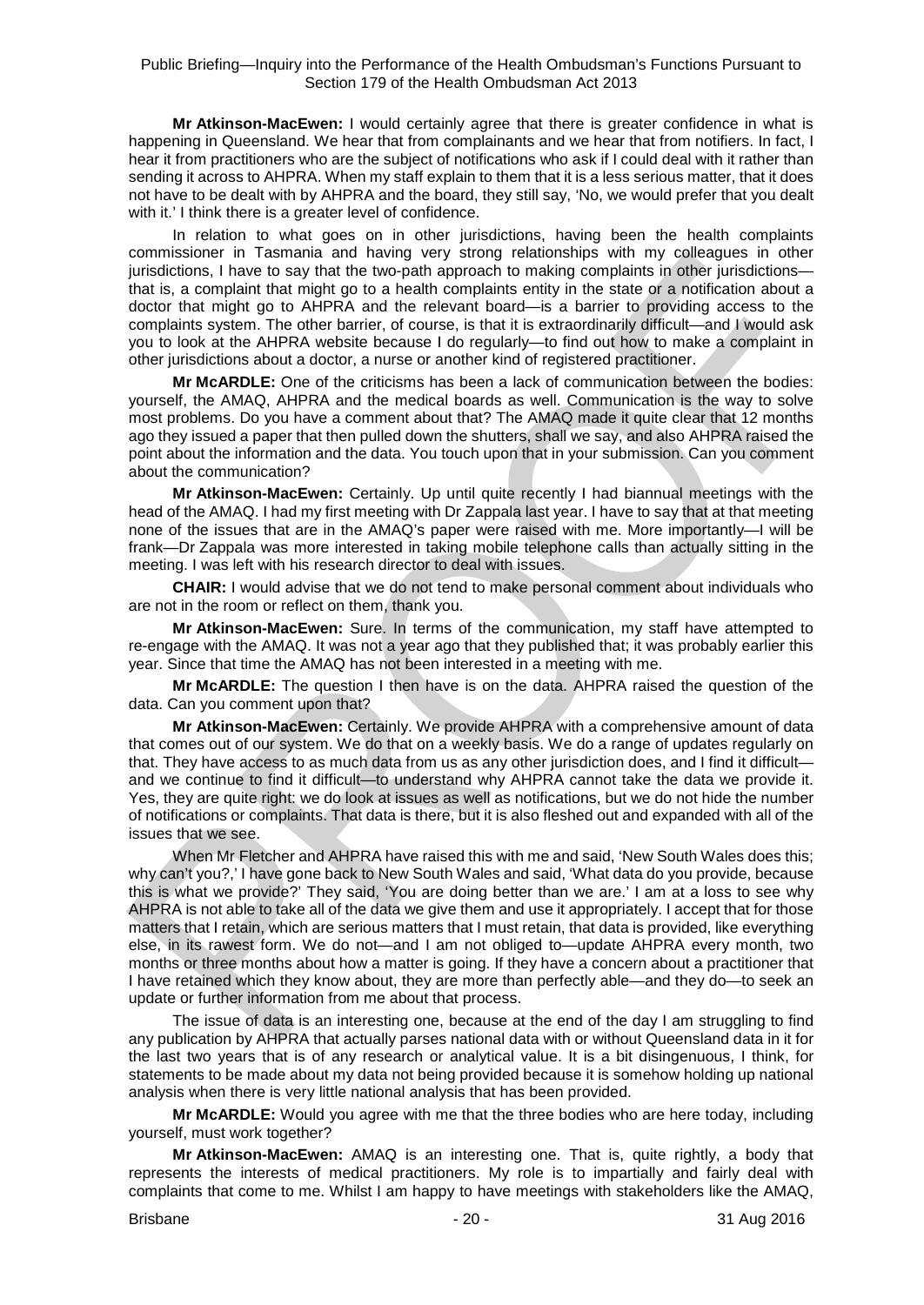as I have done in the past, it is not necessarily my role to work with them in relation to these issues. That could well be seen as being partial towards doctors, for example, rather than being impartial in the way that we deal with complaints.

I noted from Dr Zappala's testimony he talked about the GP that he spoke to last night in relation to how they had been dealt with. I struggle to understand that, simply because it was not a serious matter and not a matter that I would retain. I cannot admonish. If that practitioner was admonished, that admonition would have come from the board. That was a matter that would have been dealt with by the board, not by me.

**Mr McARDLE:** I must admit that I tend to disregard those sorts of examples because they are always a subjective assessment of a situation. Dr Zappala made the comment that the OHO should get rid of those matters that are frivolous. I will not use the word 'vexatious'; that is quite a different category entirely. I put to him that that is a subjective statement because the other side of the coin is the view of the patient. I think AHPRA made the comment that one complaint alone might be frivolous; five complaints against the same doctor start to build up a case over time. Would you agree with me that we can look at the role of a practitioner, but your role is equally to ensure the constituent gets a fair hearing, however you define that term under the terms of the act?

**Mr Atkinson-MacEwen:** Absolutely. When you receive a complaint, it is not necessarily, if at all, apparent from it that it could be frivolous, vexatious or not made in good faith. Certainly there are some complaints which we do not accept because they do not meet the definition of a health service, but, in terms of whether something is by definition frivolous, vexatious or not made in good faith, unless the complaint is on its face totally incredible, if it appears that it could occur have occurred the dentist yelled at me; the podiatrist was rude to me—that is worthy of at least some further not investigation but assessment. Let us get some information, which is what we do. We seek fundamentally, if there is a health record involved, the health record to see what might be behind the complaint. We seek a submission from the practitioner. All we are doing is seeking information, and we make that very clear in all of our correspondence. It is about gathering information to determine whether or not there is any substance to the complaint. If there is substance to the complaint, it might be referred to AHPRA if it is to do with the health conduct and performance of a practitioner. It might be put into local resolution because it is an issue that could be resolved that way, but if there is no substance to the complaint once we have received the information the matter is ended. No further action is taken, and the complainant and the provider are advised not only that we are taking no further action but also that these are the reasons we are taking no further action. It is a very transparent system.

**Mr McARDLE:** The example that is forever enshrined within the health system in Queensland is the Bundaberg Base Hospital and the report by the nurse whose name I cannot recall but whose face I can see. It could quite well have been that that would have been dismissed at the time except for an MP standing here in the parliament. My point is: a simple complaint can shield or hide significant issues in a health system that may need to be looked at.

#### **Mr Atkinson-MacEwen:** Absolutely.

**Mr McARDLE:** The allegation could be made that if you do not do the proper assessment something that is critical is missed entirely. Would you agree with that?

**Mr Atkinson-MacEwen:** Absolutely. In fact, with many of the matters that we take on that appear relatively straightforward in terms of conduct or performance, when we gather additional information, when we speak to witnesses, when we leave Brisbane—as my investigators do—and go to the locations where these matters are raised and gather information, we often discover that there are many more issues involved with that practitioner than were immediately apparent or even known to the initial complainant.

**Mr McARDLE:** Thank you very much.

**Mr JANETZKI:** I apologise if the member for Caloundra went there, but my question is about the QCAT referrals that I asked AHPRA about before. You are seeing an increase in complaints. What is your process for elevating those serious matters to QCAT?

Brisbane - 21 - 21 - 21 - 31 Aug 2016 **Mr Atkinson-MacEwen:** There are two paths we need to be very clear about. Firstly, is it a serious matter that I must retain under the legislation? Is it a serious matter that gives rise to serious risk where immediate action is taken? In the case of immediate action, immediate action is taken to protect the health and safety of the public. The practitioner has the right to appeal that decision to QCAT, but once I take an immediate action decision the next decision is to investigate the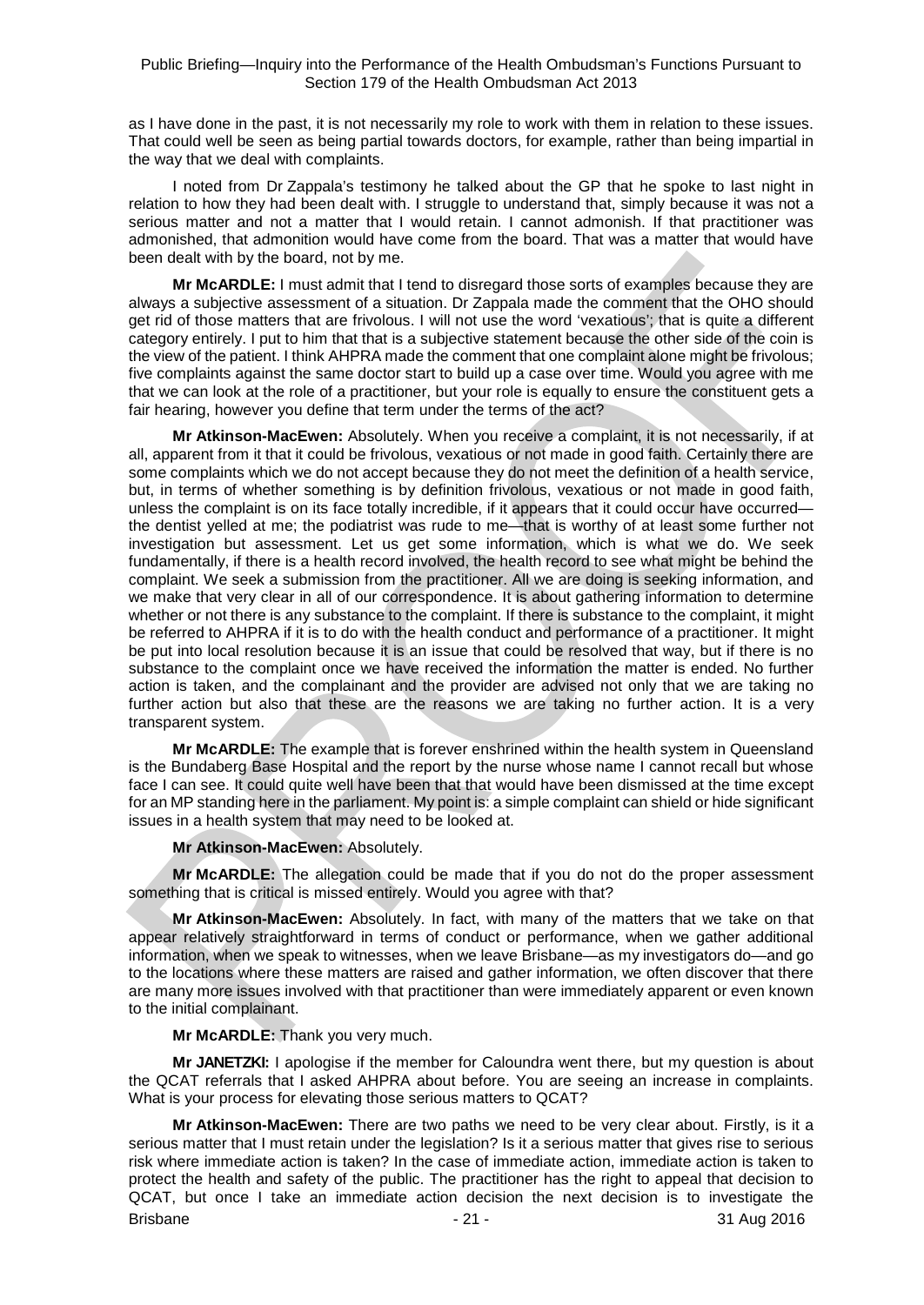circumstances around the complaint in the first place. Either way, the legislation says that I must produce an investigation report that is then considered by the director of proceedings, who makes an independent decision as to whether or not the matter is run in to QCAT.

We have run a number of matters now in to QCAT, and the feedback from the tribunal has been extraordinarily positive in that it is the first time in this jurisdiction that practitioners on the other side—that is, the practitioner involved in the investigation—and the tribunal have received a brief of evidence that clearly outlines every issue that we intend to prosecute in the tribunal and clearly outlines every document, witness statement et cetera that we are relying on to demonstrate the proof of that particular assertion. From our point of view, while required by the legislation, it also is probably best practice in terms of how things are run. I say best practice because it is very similar to what happens in New South Wales.

**Mr JANETZKI:** A lack of resources is not precluding more matters being referred to QCAT?

**Mr Atkinson-MacEwen:** No. We have a legislative requirement to produce a quality product, and we do.

**Mr JANETZKI:** A range of submissions have talked about a lack of timely adjudication. I accept that some of those may be legacy issues that you inherited. Is it simply, again, a lack of funding and resources for you to address those longer term issues or are there other complicating factors?

**Mr Atkinson-MacEwen:** There are a couple of things. Certainly funding has been an issue. The way in which AHPRA has pushed back on the funding that should be transferred to my office has meant a funding uncertainty all the way through. When you have a significant increase month on month in complaints, you are essentially playing catch-up if you have a lack of certainty around funding.

To put funding to one side, the issues for us are about doing a quality job. It is very clear that the legislation and the reports that preceded the Health Ombudsman Act make it very clear that quality investigations are required. That takes time. That takes resources. It means that we use all of the powers available to us to obtain statements and to obtain information from people, but it also requires, quite frankly, as I said, having to leave Brisbane and fly to locations and do a whole lot of work in those locations to bring matters back for appropriate conclusion.

We also have a significant proportion of matters because fundamentally ours is the conduct and performance base, and it is interesting to note that the Queensland Board of the Medical Board of Australia have raised issues around immediate actions that I have not taken. They have been immediate actions that I cannot take because they are in the health space. I do not have powers in the health space. When I have a matter that is to do with the health of a practitioner, I immediately refer it to AHPRA and the board. If the board takes immediate action, that is more than appropriate because I cannot.

To get back to the issue, we have a number of matters—around 25 per cent at the moment that are in some sort of criminal proceeding either being investigated by the police or going through the court system. Those matters are matters that I cannot pick up until those processes have ended. There is a significant amount of work that has to sit—and it is not a criticism of the courts or the police—while more superior processes work their way through.

**Mr JANETZKI:** On that, in your submission you also make a number of suggestions to amend the act including but not limited to a time frame change from 30 days to 30 business days. In the circumstances you have just outlined, is there merit in making those time frames when so much of your role is subject to the actions of others?

**Mr Atkinson-MacEwen:** We have also suggested some stop-the-clock moments, but at the end of the day we are not trying to shy away from time frames. We are very conscious of the time frames that we require other parties to provide information under. We can only give them 14 days. The act does not allow for an extension. I cannot say, 'You can have 25 days.' The act says a maximum of 14. There is a reasonable excuse provision, but at the end of the day what we are seeking is some clarity around business days versus calendar days. If you have ever had to deal with the Acts Interpretation Act, a Sunday preceding a public holiday can be counted in a variety of ways. We are trying to do, as I say, an honest job by reporting. If we are a day over seven calendar days, we have failed; we will report that. If we are two days over, we have failed; we will report that.

**Mr KELLY:** I am interested in your own-motion investigations and your systemic investigations which I think is a feature that is somewhat distinguishing. I note in your submission under the ownmotion investigations you list a whole range of investigations that I assume have been initiated. How do you think your organisation is performing in terms of fulfilling these two functions: the systemic investigations and the own-motion investigations?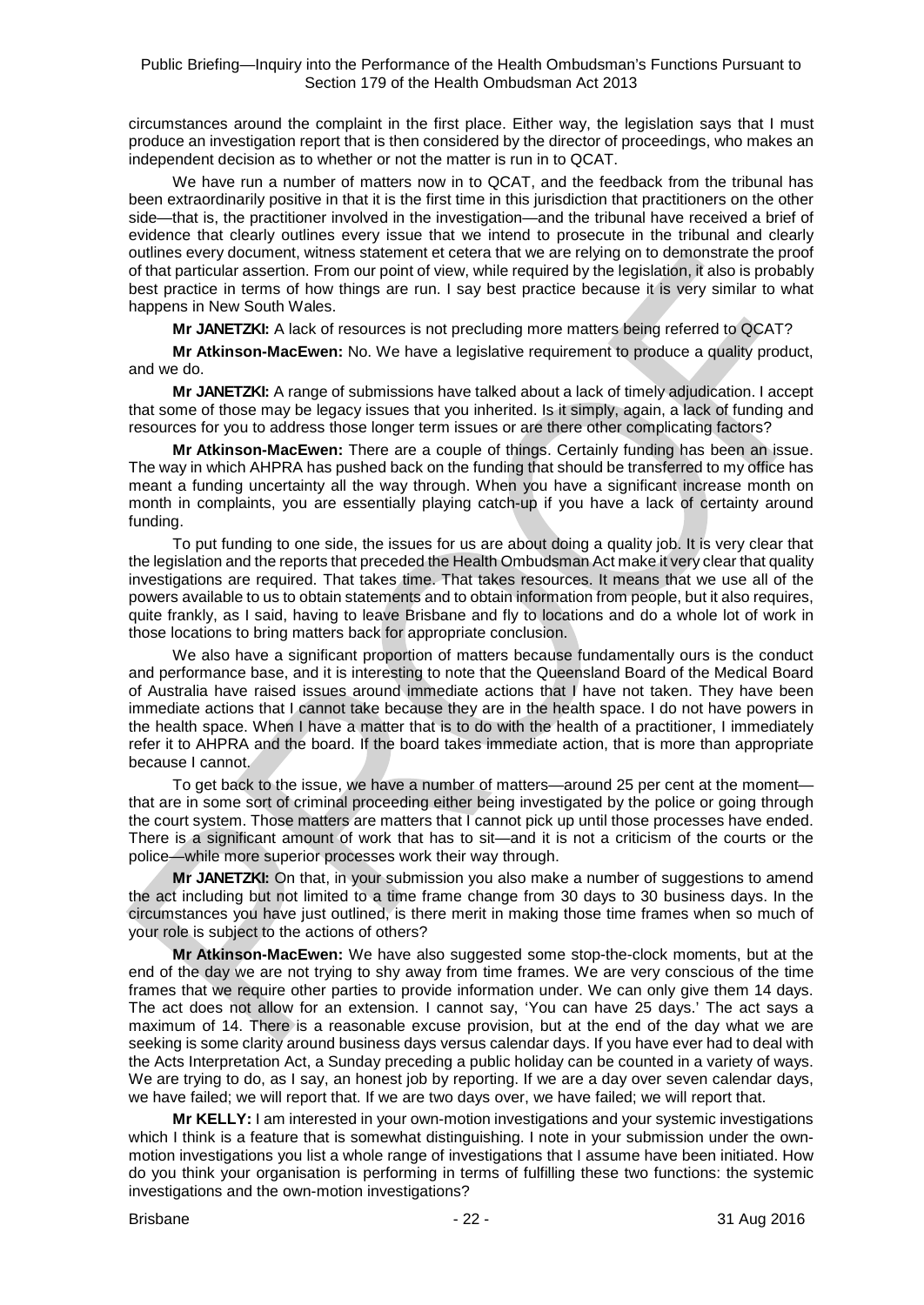**Mr Atkinson-MacEwen:** The systemic investigations are ones where we try to analyse our complaint data to identify issues that sit across more than one health service. They tend to be issues that are linked back to, say, the hospital and health service system rather than necessarily other services, although we have certainly seen issues with some of the unregistered practitioners where I have gone out and made statements about dealing with those.

In the systemic space, we are very much focused on adding value—that is, identifying what has already been done and not duplicating it, but rather saying, for example, 'There was a raft of recommendations made in 2013. We are not going to reinvestigate those, but what we are going to do is look at how those recommendations have been implemented and see whether or not the implementation was appropriate and how much more is there to do and whether something can be done better.' That has always been the approach we have taken.

Own-motion investigations are slightly different. As I pointed out in the submission in relation to some of the amendments to the act, when I receive information from police, for example, about criminal charges laid against anybody, a registered or unregistered practitioner, unfortunately I do not have the ability to look into those charges without putting something into an own-motion investigation. That is a feature of the way the act currently works. I do not have any way of enlivening powers to collect further information, except by way of own-motion investigation. There is a bit of distortion in that space at the moment because of the requirement to lawfully obtain information and therefore do it via own-motion investigation. We have conducted own-motion investigations. The one that is likely to be published in the next couple of months is the one into the regulation of schedule 8 medicines in Queensland.

It has been a very productive process to date because it has meant a lot of engagement with particularly the Department of Health and hospital and health services. There has been a lot of pickup of the recommendations as they have developed. We have seen some significant changes that, in a sense, are ahead of the crest of the wave. As we come in and say, 'This is what we have found,' we will be able to say, 'And this is what has changed as a result.' We see those as being particularly important.

**Mr KELLY:** You mentioned the number of immediate registration actions in Queensland—75 versus those in Victoria. AHPRA has raised concerns about the number of matters that have been referred to QCAT and has done a comparison between their processes and yours. What are the conclusions we are to draw from this? Your organisation is saying, 'Another jurisdiction is not doing this in this way on this particular issue,' and then they are saying, 'You are not doing something in relation to the QCAT matters.' What are the conclusions that we can draw as a committee?

**Mr Atkinson-MacEwen:** First of all, it would be instructive to look at the number of immediate actions in all jurisdictions in Australia. I think you will find that, when statements are made about harmonisation of policies and procedures and a common approach, that is not evident in the statistics. Western Australia, which obviously has a very small number of registrants per head of population, has significantly higher rates of immediate action than Victoria, Queensland and other states.

It is hard to see how there is a common approach, for example, by the Medical Board nationally when you see statistics that are reported by AHPRA but there is no analysis and no understanding, from what I can see, of why that might be occurring and what might be underlying it. When I, as I have been, have been criticised by the Medical Board for the level of immediate actions, I keep going back to the fact that I have a legislative requirement. The act says that if I form a reasonable belief of serious risk to the health and safety of the public and it is necessary to act, I can act. 'Reasonable belief', 'serious risk' and 'necessity to act' are all phrases that courts and tribunals have parsed for us for many years.

I go straight back to the court and tribunal decisions and say, 'That is the policy I must follow. Those are the reasons. These are the parameters around serious risk. These are the parameters around reasonable belief that I must follow,' and I follow them. No-one has done the analysis on why, for example, medical boards across the country seem to have very different rates of immediate action.

**Mr KELLY:** So there is no academic analysis or independent analysis of—

**Mr Atkinson-MacEwen:** Not that I have seen at all.

**Mr KELLY:** I am not here to criticise; I am here to assess and analyse performance. I think effectively that is what we are doing here. There is no independent academic assessment of various jurisdictions and how they perform?

**Mr Atkinson-MacEwen:** Not that I have seen.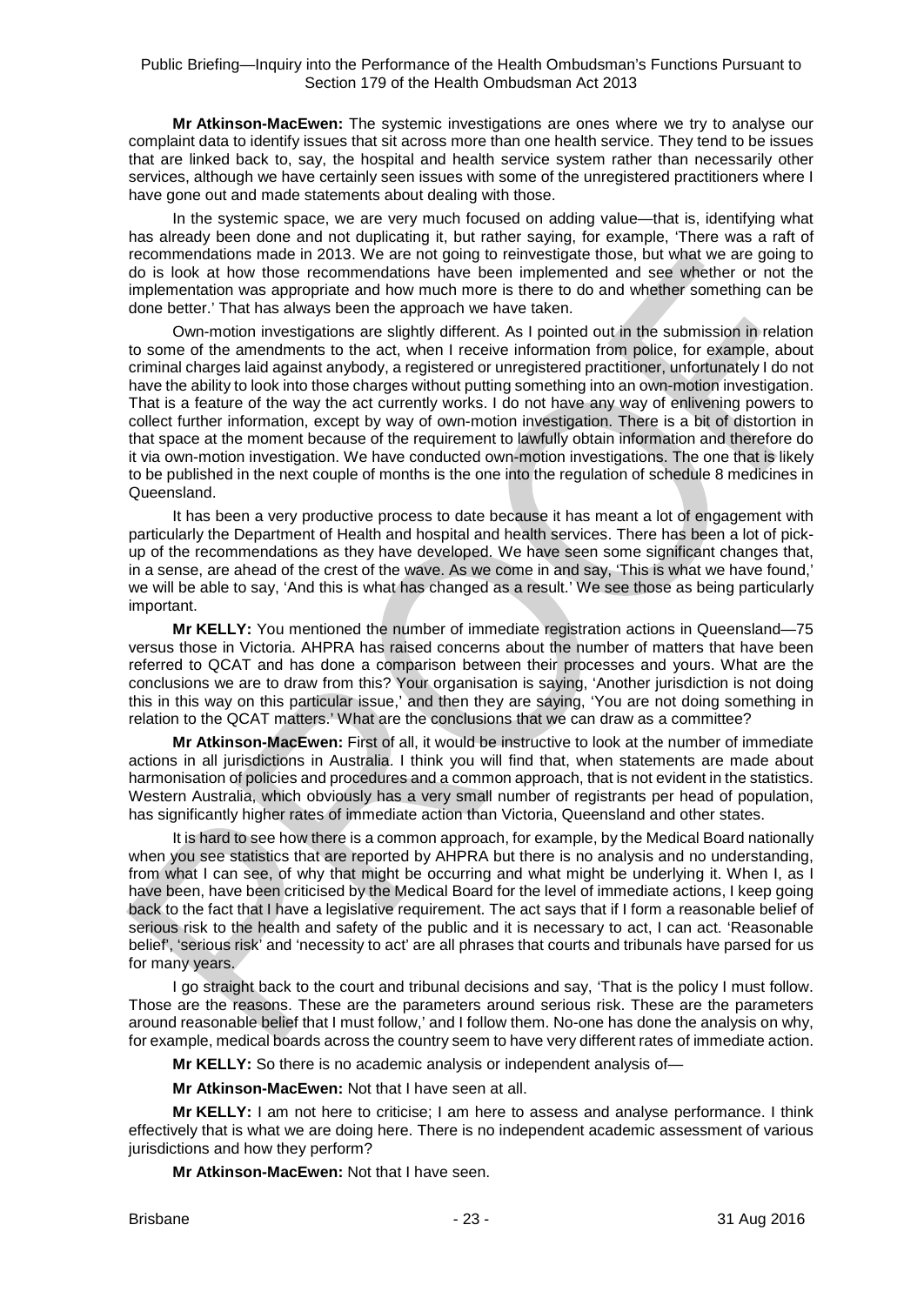**Mr CRAMP:** Obviously there is a gaping difference of opinion between yourselves and the previous witnesses. You made a comment about doctors and the public feeling confident in the OHO role. I heard from previous witnesses that perhaps that may not be the case with some of their members. Is there any substantive evidence, especially with regard to the medical profession, that you can produce that would show confidence in the OHO's role, or at the moment are we just dealing with a difference of opinion between the different bodies and yourself? I am happy for you to table evidence if there is some.

**Mr Atkinson-MacEwen:** We have had practitioners say to us, 'I would prefer you did not refer this matter to AHPRA and the boards and that you retain it.' We would say to them, 'It is not a serious matter. It has to go to AHPRA and the boards because it is not serious.' We are trying to, in a sense, downplay any concerns they may have. They consider that they would prefer to have it dealt with by my staff because, according to them, they think it is a fairer system. At the end of the day, complaints keep coming in hand over fist. When we talk to complainants we often find that they are more confident now to make a complaint because they know it will go somewhere.

In relation to those practitioners who feel, as Dr Zappala said, beleaguered by the system, I say that it is not a punitive system; it is a protective system. The matters that Dr Zappala characterised as trivial and vexatious—we can have a different view about whether or not they are—are all lowlevel matters which fundamentally would be, on the current system, referred across to AHPRA and the relevant board to deal with. I sat there wondering why the criticism was being aimed at the Office of the Health Ombudsman when a substantial proportion of matters that come in the front door get referred across to AHPRA to be dealt with.

**CHAIR:** I know that we are over time. We will absolutely invite you to come again to answer more questions. My question is to do with—and it comes from my view of the situation; I am not a medical practitioner like some of my colleagues here—the public interest and what obviously would encourage confidence in the system from the many constituents who come into our offices with concerns about the health system and those issues. One of those is timeliness. Earlier you mentioned quality.

I note from the data you have kindly provided and publicly reported on that just under 50 per cent—and I am just referring to 2015-16—of investigations take 12 or more months. When I look at the outcomes of closed investigations, approximately 80 per cent of those closed investigations either had no action or were referred to AHPRA. That is a significant component. I would think that people in the community—and the comment has been made about it taking 12 or more months when the majority of complaints actually have no action taken or are referred—would find that a concern. Would you acknowledge that?

**Mr Atkinson-MacEwen:** It might provide some perception thereof, but when you look at the reasons matters are investigated, on the face of it there are serious allegations made around conduct or performance. If we find, at the end of an investigation, that those matters are not serious and do not need to be run to the tribunal because it does not inform an issue where you might see the tribunal suspend or cancel a registration for a practitioner, all that information is provided across to AHPRA as we provide all of the material in everything we refer to AHPRA—and that is provided to the relevant board for the board to say, 'It is not a serious matter; it is actually a matter of unprofessional conduct that we can now deal with.' Unless and until matters are thoroughly investigated, you cannot determine where they should go.

In relation to matters where there is no further action taken, that is often the case because the practitioner surrenders their registration. When a practitioner surrenders their registration and says, 'I am no longer going to be practising,' unless there is a particular deterrent reason to run a matter to the tribunal—and tribunals have made comments in the past and recently about the need from time to time to deter behaviours—no further action is the most appropriate process because the public is now protected and in future the practitioner is not going to be doing whatever they have been doing.

**CHAIR:** How representative would that situation be of the almost 45 per cent of closed investigations which do suggest no further action?

**Mr Atkinson-MacEwen:** I would have to take that on notice. I cannot give that figure off the top of my head.

**CHAIR:** I certainly have questions around the use of clinical input—not use of independent clinical experts—into the process which I will ask at a future hearing. Time does not permit that now. I have questions around transparency of triaging and how that is occurring and consistency in terms of that. Obviously these are serious concerns that are being raised in submissions and that is why we do these sorts of things.